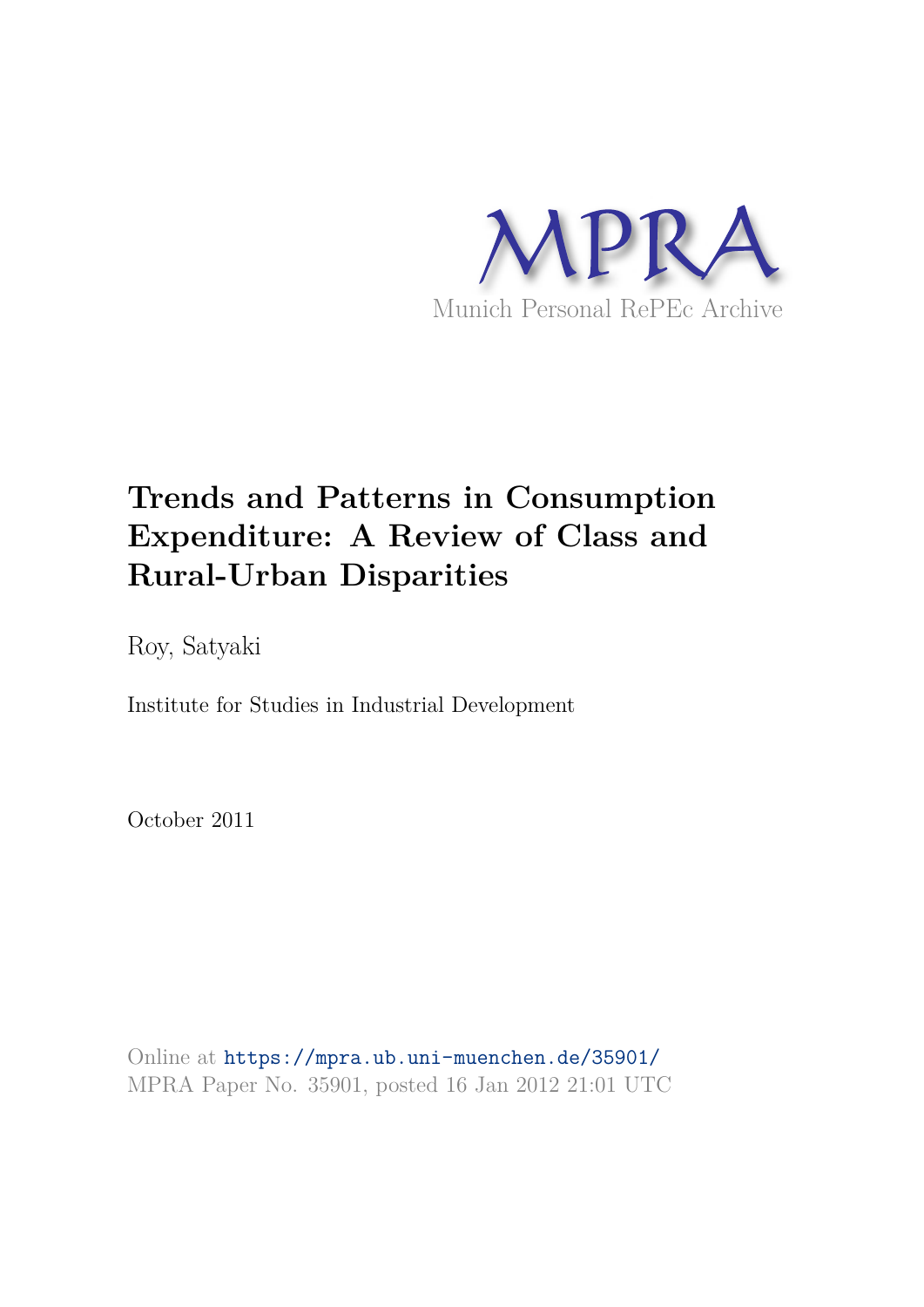## **Trends and Patterns in Consumption Expenditure:**

**A Review of Class and Rural-Urban Disparities** 

Satyaki Roy

*This paper primarily aims to capture the changing patterns of consumption expenditure of three broad classes, namely, the 'upper' 'middle' and 'bottom' classes in the rural and urban India. In contrast to what is generally held that differences in consumption of necessaries across classes decline more the economy grows, this paper argues that there had been hardly any sign of convergence. Furthermore, in the cases of most of the food and non-food items, especially, education and medical services the consumption expenditure in real terms is showing trends of a widening gap between the upper and the bottom classes.*

**Affiliation:** Assistant Professor at the Institute for Studies in Industrial Development, New Delhi.

**Acknowledgement:** This paper is a part of a larger research programme on 'Structural Changes, Industry and Employment in the Indian Economy: Macro-economic Implications of Emerging Patterns' sponsored by the ICSSR. I would like to thank T.S. Papola and Surajit Mazumder for their comments and suggestions on the earlier draft. My special thanks to Ravi Shrivastava, Atulan Guha and Himanshu who commented on the paper at the national workshop held at ISID on 7-8 July, 2011 and to members of the ICSSR evaluation team, especially Amitabh Kundu who made important suggestions on the paper during their visit at the institute. The usual disclaimer applies.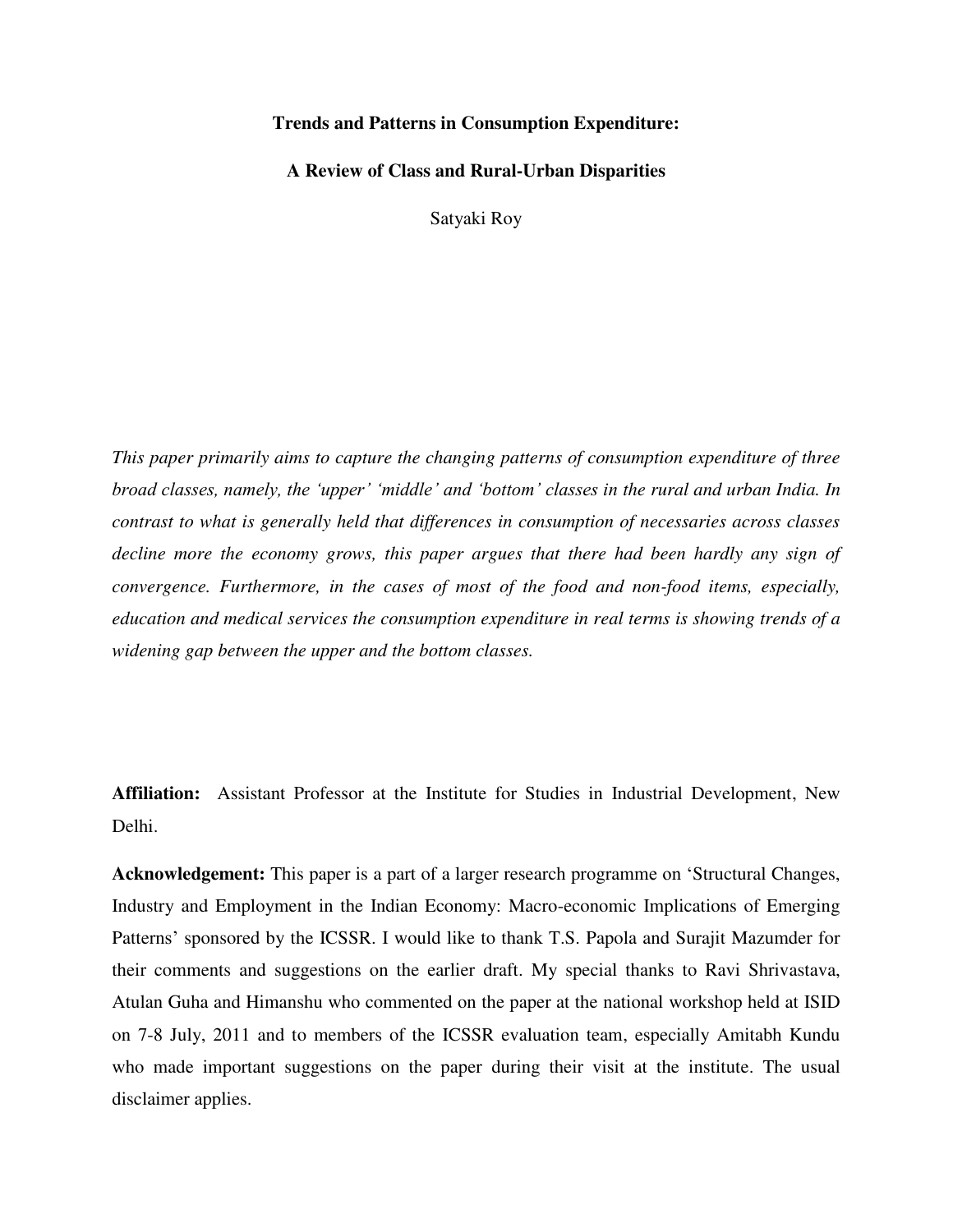## **Introduction**

The rise in per capita income levels that have taken place in the post-reform period are likely to have been accompanied by significant change in the patterns of consumption expenditure. The relation between income and consumption is mostly studied at the macro level looking into how consumption changes in response to changes in income; what could be the effect of large or small changes in income either on a temporary basis or that of a permanent nature and the likely effects on consumption expenditure and so on. There are well informed theories that explain the individual patterns of consumption expenditure over the life span and the determinations of distribution between consumption and savings in various stages of life. At the aggregate level consumption being the weighted sum of consumption patterns of different income levels and since income levels had not been the only factor influencing consumption patterns it is difficult to assess how the patterns of consumption expenditure changes with changes in income for an individual or a group of people. Studies in psychology or behavioral science try to explain individual changes in tastes and preferences those are assumed to be given or known in the conventional demand function. Many of the sociological studies delve deeply into consumption as a social construct especially to capture the notion of consumerism, the way non-price factors shape the demand structure of consumers and their identities.

In this paper our limited aim is to figure out trends and patterns of consumption expenditure across consumption classes over a period of time. It is a largely agreed fact that high growth in India had been accompanied by increasing inequality in income. Although consumption is not the domain in which income inequalities are adequately captured rather more the economy attains higher levels of development, inequalities in consumption across income classes is expected to decline. This paper tries to ascertain how rising income inequalities impact upon consumption expenditures of various groups of people. And in our view 'class' remains to be one of the most useful notion that explain variance of consumption expenditure of various groups of people in a meaningful way. In any case we neither believe in a simplistic notion that income levels solely determine consumption patterns of individuals nor do we hold a reduction that individual consumption patterns are homogeneous within income classes. In spite of the limitations in the process of aggregation, classes provide a reasonable entry point to inquire about the complex process of consumption. This paper aims to make out how consumption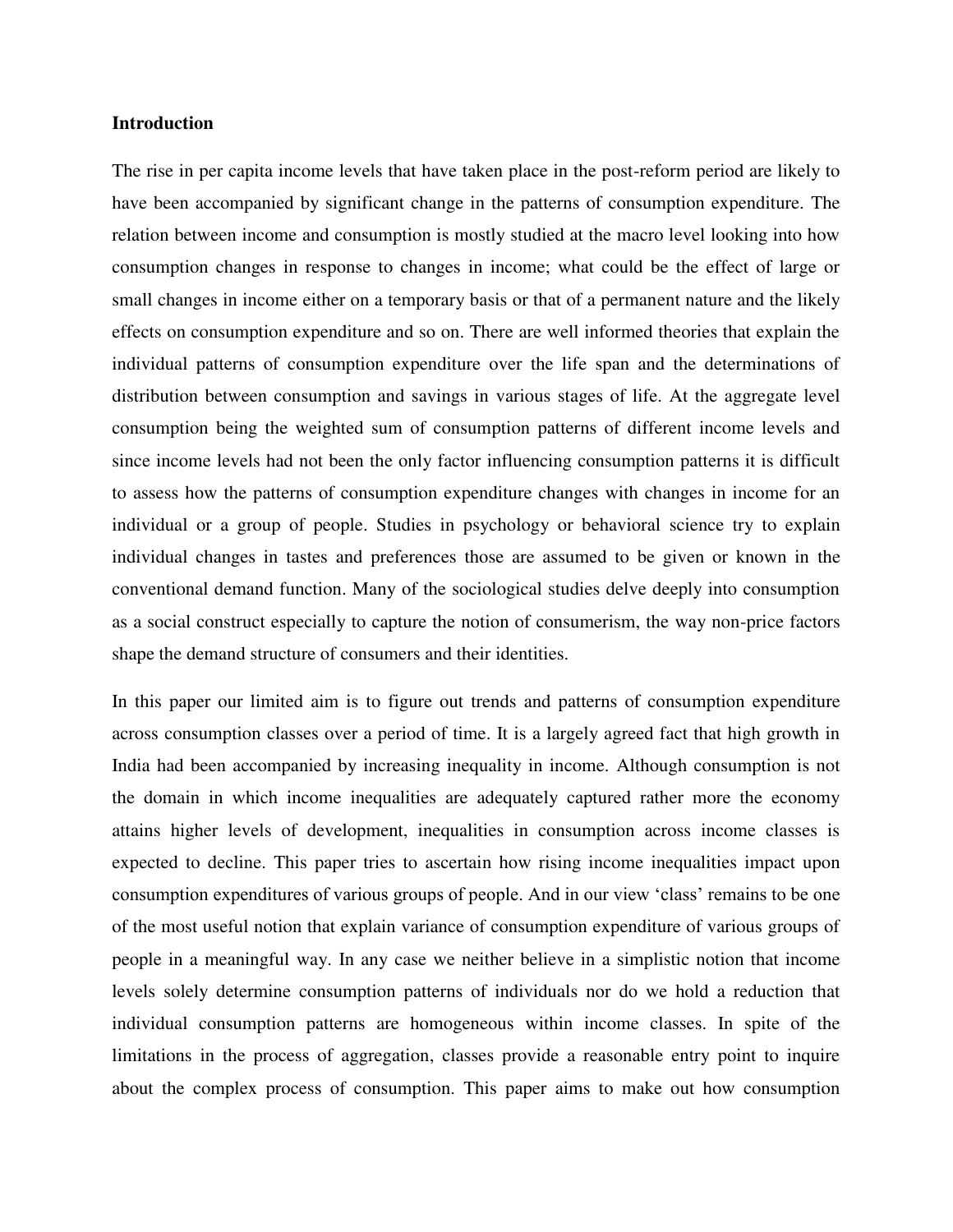expenditure behaved across major consumption classes and differences within and between classes provide us a marker of inequality of a more complex nature. The problem however being that when we look into changes in consumption expenditure, it happens to be a compound effect of various changes such as changes in absolute and relative incomes, absolute and relative prices of commodities and their various demand elasticities, as well as changes in tastes and preferences for products. It is beyond the scope of a paper to decompose various effects and bring out a comprehensive conclusion that captures demand patterns and consumption behaviors of various classes in a disentangled manner. But the paper aims to bring into the fore the consumption expenditures of the major classes in absolute and relative terms and also see the variation in trends between real and nominal values overtime that might provide some pointers for further research in this direction.

#### **Broad consumption classes**

In classical political economy class remained mostly an economic category with limited attention to social structures and the way they influence the economic processes, while in Marx 'class' becomes a complex notion, sometimes defined in terms of relative power structure and conflicts that defines the dynamics of society, on the other it is conceived as a social process of producing surplus, a distinct determinate of various modes of production. In the historical writings 'class' in Marx is more of a political process that could be actualized in the process of struggle. The class process, on the other in Marx, cannot be reduced to an auto-generated group identity of income classes as it is often done; rather it is a complex process in which classes 'personify' particular position they occupy in the process of extracting surplus labour. And this process of extraction is not determined by economic processes alone but constituted by both economic and noneconomic determinations. In this paper when we talk about consumption classes we are not at all intended to capture the complex class process as briefly specified and their ramifications in the level of consumption, but rely on a simple assumption that consumption classes are at least roughly related to the complex class process and gives us a meaningful reference point at least to look into the various dimensions of inequality.

NSSO reports consumption expenditure of twelve consumer classes at both state levels and all-India defined on the basis of total monthly per capita consumer expenditure (MPCE) for households. The MPCE classes were so formed that the first two and the last two classes each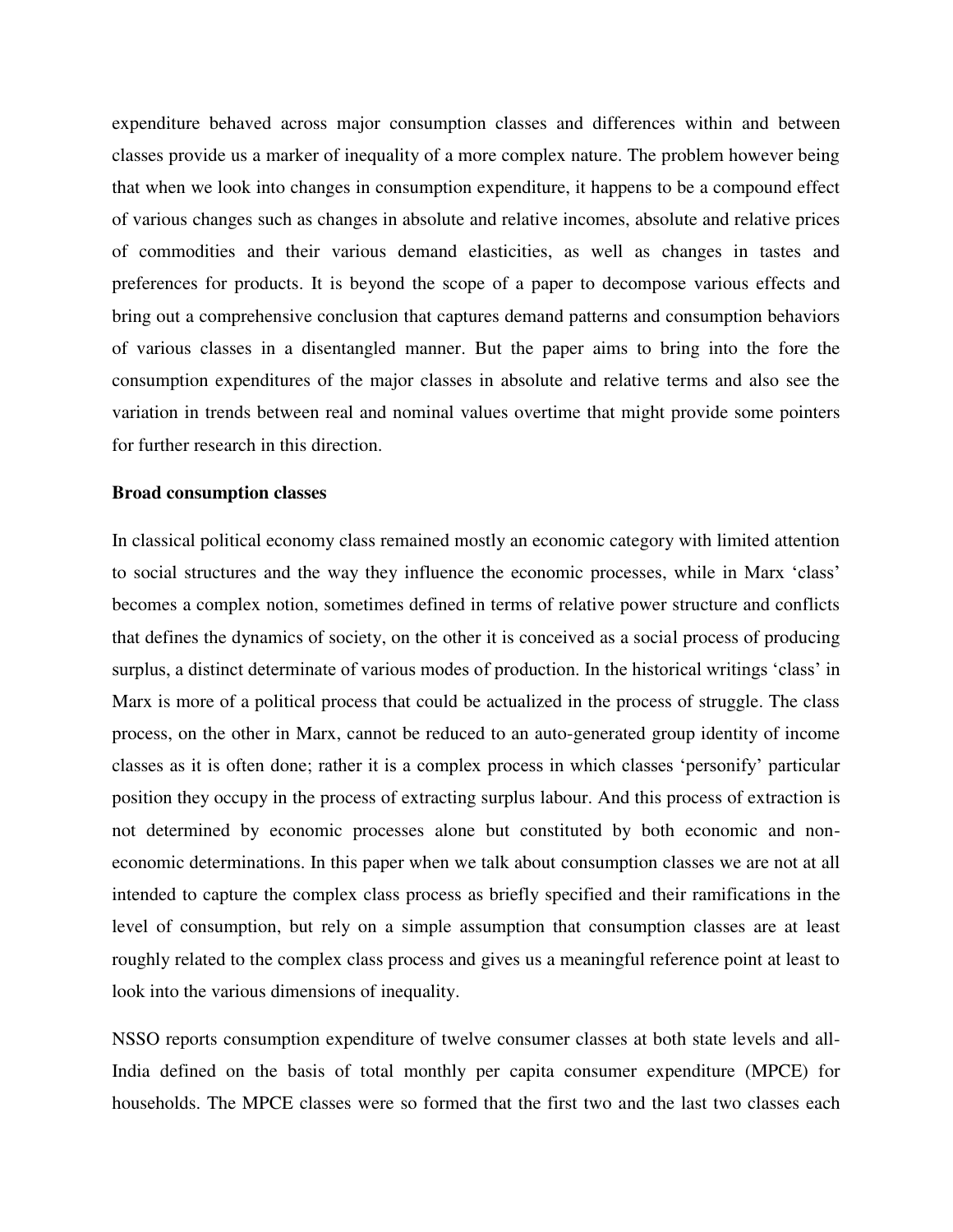contained about five per cent of the all-India population according to class boundaries defined in the respective quinquennial survey, and the remaining classes each contained about ten per cent. Thus from this data we can get the consumption expenditure patterns of various classes on food and non-food items. However in the context of inequality in order to find a pattern in consumption expenditure, studying twelve consumption classes so defined would be incomprehensible in the sense changes in patterns across classes would be smoothed out and the differences between 'rich' 'poor' and the 'middle' would be defused in a way of incremental changes. As a result we define 'poor', 'rich' and 'middle' consumption classes in a tractable manner in order to bring out the broad trends within major classes.

We consider the 'bottom ten per cent' and the 'top ten per cent' that is, the first and last two of the NSSO, MPCE classes as the consumption classes representing the 'poor' or the 'bottom class' and the 'rich' or 'upper class' respectively. The 'middle class' has been defined in the literature in several ways. Easterly (2001) defines the middle class as those lying between the  $20<sup>th</sup>$  and  $80<sup>th</sup>$  percentile on the consumption distribution. Banerjee and Duflo (2007) studied the consumption pattern of 13 developing countries using an absolute definition as follows: Households whose daily per capita expenditures valued at purchasing power parity (PPP) is between \$2 and \$4 and those where it is between \$6 and \$10 as they match with Easterly's definition in most of the cases. In case of rural India however the \$2 line lies above the eightieth percentile of consumption and hence could not represent the middle segment of the population. The major problem with definitions based on absolute consumption range is comparability in the sense the absolute range of consumption that effectively captures the middle segment of one relatively developed country would be representing the consumption pattern of higher classes of a less developed country. Efforts had also been made primarily from the sociologists to define the middle segment on the basis of mix and status of occupational categories (Birdsall et al, 2000; Birdsall, 2007). The underlying proposition was middle class is more of a sociological category captured in sociological and cultural aspects linked to various occupations. The multidimensional and contradictory class 'places' of intermediate classes was mapped by Polantzas (1975) arguing that in capitalism the class positions are reflected in three spheres namely, economic, political and ideological. Except for the capitalist and the working class who are respectively dominant and dominated in each class places, there are other intermediate classes who might be dominant in one while dominated in the other. Occupations might be the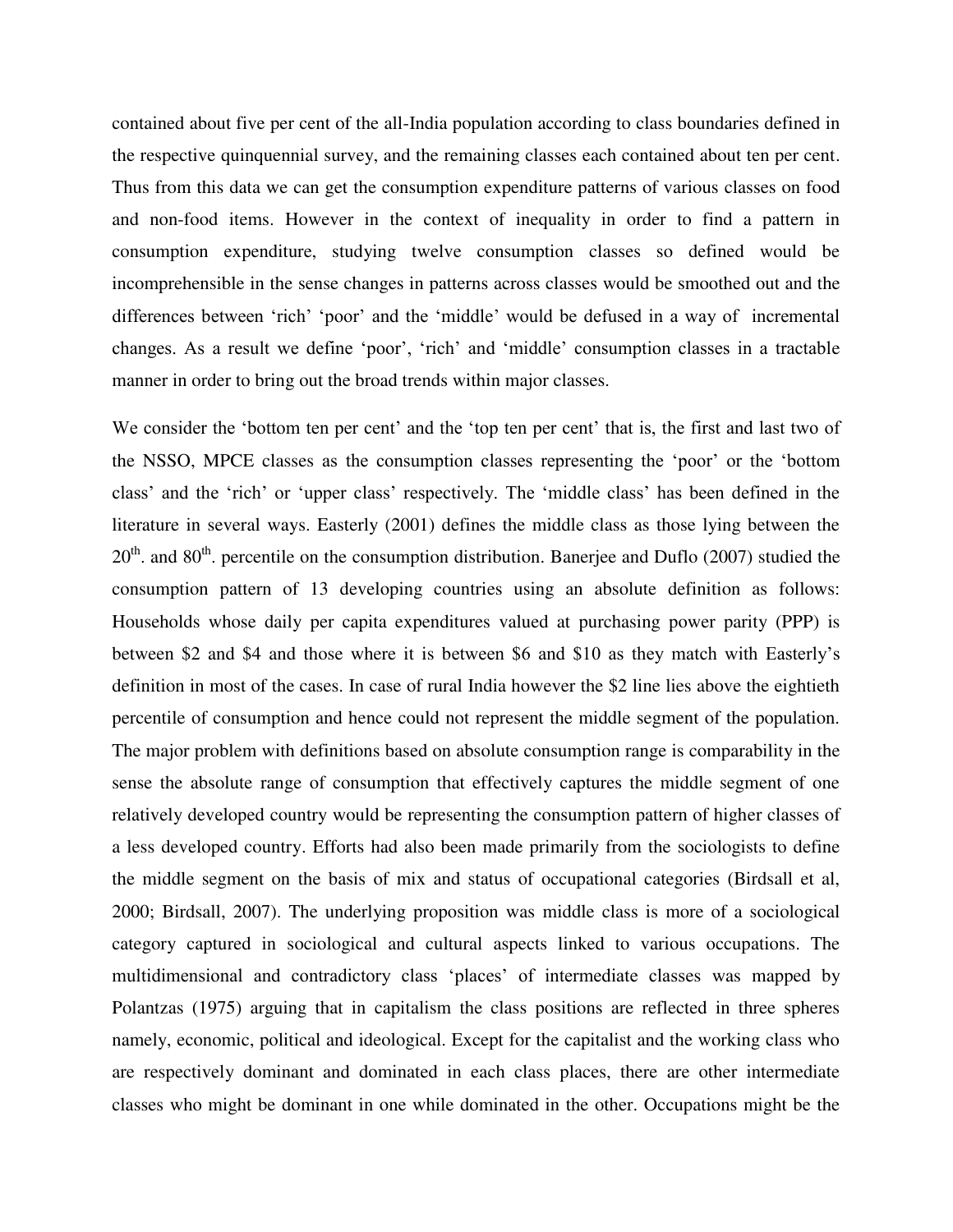more befitting categories to capture such conflicting class locations however with changes over time in the relative values of the different types of education and skills, occupations that constitute the middle segment should also change.

The other approach of defining the middle class is by using the Engel coefficient as the boundary line. FAO (2001) defined Engel coefficient as the share of expenditure on food, beverages and tobacco of the total expenditure. According to the FAO' s criterion Engel coefficient above 59 per cent denote poverty, 50 to 59 per cent means adequately fed and clothed, 40 to 50 per cent stands for ease, while people living with 30 to 40 per cent Engel coefficient are rich, those who below 30 per cent are the richest. According to this notion middle class segment is that comprising of people having Engel coefficient between 30 to 40 per cent. The problem with this definition is that it hardly considers the relative provisions of various goods and services across countries. In other words, for instance, if expenditure on necessary expenditure and health care increases as a result of privatizing such services and hence leading to a relative increase in the share of non-food expenditure that does not imply that people are better off!

 In this context what could be more appropriate both for a definition of middle class that is comparable over time and space is a relative measure very similar to 'bottom or the top ten per cent'. Such a definition of 'middle' consumption class that is widely accepted is those between 75 to 125 per cent of the median per capita consumption that is the segment of the population just lying at the mid-segment of the consumption distribution. Thus for every reference year the median level of per capita consumption expenditure is computed and the lower and upper limit of consumption expenditure for the middle class is the 75 and 125 per cent of respective median value. Then for the middle class we find out the percentage of population having MPCE within that range and also their consumption expenditure on various items through interpolation. Although the items considered for the survey on consumption expenditure especially for nonfood items changed over the years, for the sake of comparability we consider only those major items for which data is available for all the reference years.

As mentioned, NSSO constructs the MPCE classes in large scale rounds in a way such that the first two and last two classes each contain about 5 per cent of the population and the rest containing about 10 per cent of the population. In the intermediate small sample rounds the percentage share of population lying within consumption classes might deviate from the 5 or 10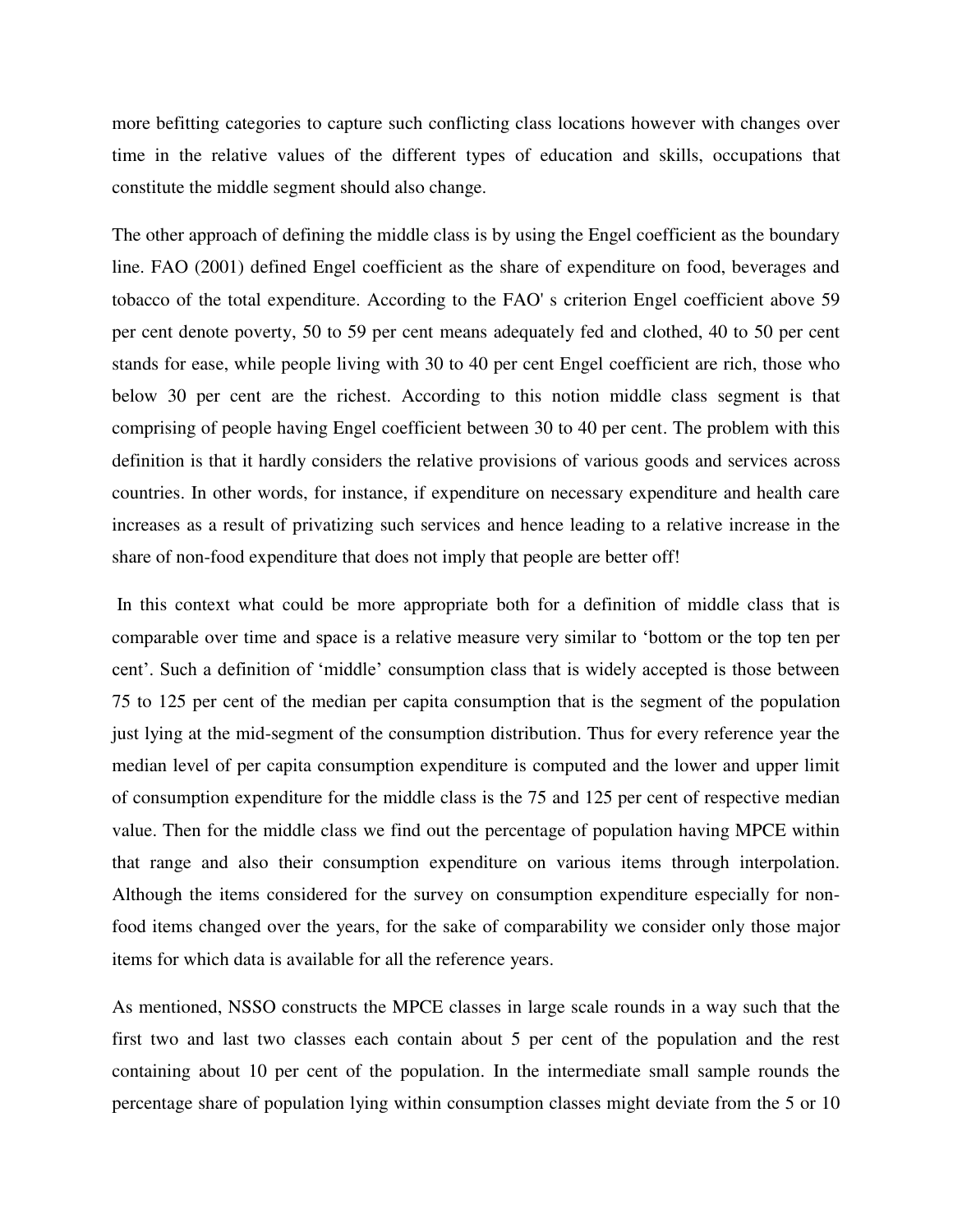per cent shares but in the successive quinquennial rounds again the consumption classes comprise of fixed shares of population. To keep matters simple we reasonably assume that even for the small sample years the consumption expenditures of the bottom two and top two classes largely approximates the consumption patterns of bottom and top ten per cent of the population. For the middle class we separately compute the lower and upper limits for each reference year and calculated the percentage of population within middle class in both rural and urban segments.

|         |                       |             |        | Rural       |       |             |        |             |       |
|---------|-----------------------|-------------|--------|-------------|-------|-------------|--------|-------------|-------|
| Year    | Rnd. /Rpt.            | <b>BTUL</b> | Median | <b>TTLL</b> | %WMC  | <b>BTUL</b> | Median | <b>TTLL</b> | %WMC  |
| 1993-94 | 50th/401              | 140         | 237.26 | 455         | 36.15 | 190         | 358.74 | 825         | 35.31 |
| 1994-95 | $51^{\text{st}}/436$  | 140         | 252.69 | 455         | 43.54 | 190         | 382.26 | 825         | 35.25 |
| 1995-96 | 52 <sup>nd</sup> /440 | 140         | 288.53 | 455         | 34.88 | 190         | 451.16 | 825         | 35.38 |
| 1997    | $53^{\rm rd}/442$     | 140         | 325.99 | 455         | 41.95 | 190         | 487.52 | 825         | 34.51 |
| 1998    | $54^{th}/448$         | 140         | 320.28 | 455         | 42.68 | 190         | 517.34 | 825         | 34.64 |
| 1999-00 | $55^{th}/454$         | 255         | 436.83 | 775         | 42.58 | 350         | 685.49 | 1500        | 32.94 |
| 2000-01 | $56^{\text{th}}/476$  | 255         | 429.9  | 775         | 45.04 | 350         | 693.74 | 1500        | 33.27 |
| 2001-02 | $57^{\rm th}/481$     | 255         | 418.6  | 775         | 41.91 | 350         | 733.75 | 1500        | 32.94 |
| 2002    | 58 <sup>th</sup> /484 | 255         | 456.45 | 775         | 44.97 | 350         | 776.43 | 1500        | 31.28 |
| 2003    | 59 <sup>th</sup> /490 | 255         | 469.05 | 775         | 30.86 | 350         | 794.44 | 1500        | 32.55 |
| 2004    | $60^{th}/505$         | 255         | 471.1  | 775         | 45.46 | 350         | 807.62 | 1500        | 32.66 |
| 2004-05 | $61^{\rm st}/508$     | 270         | 455.55 | 890         | 43.6  | 395         | 847.09 | 1880        | 31.97 |
| 2005-06 | 62 <sup>nd</sup> /523 | 270         | 529.35 | 890         | 43.61 | 395         | 899.91 | 1880        | 33.26 |
| 2006-07 | $63^{\rm rd}/527$     | 270         | 578.14 | 890         | 42.21 | 395         | 989.73 | 1880        | 32.44 |

Table 1: Boundaries of consumption expenditure of three major classes and percentage of population within middle class in rural and urban segments

Source: Computed from NSS reports on household consumption expenditure, various rounds. Notes: Rnd./Rpt.= NSS Round and report No.; BTUL: Upper limit of the bottom class; TTLL: Lower limit of the upper class; WMC: within middle class.

The upper limit of consumption expenditure for the bottom, middle and the upper classes, in the rural segment, increased by 1.93 times, 1.92 times and 1.95 times during the period 1993-94 to 2004-05 (Table 1). In the urban segment the respective changes are 2.07 times, 2.36 times and 2.27 times during the same period. In rural areas percentage of people within middle class increased from 36.15 per cent in 1993-94 to 42.21 per cent in 2006-2007. Share within the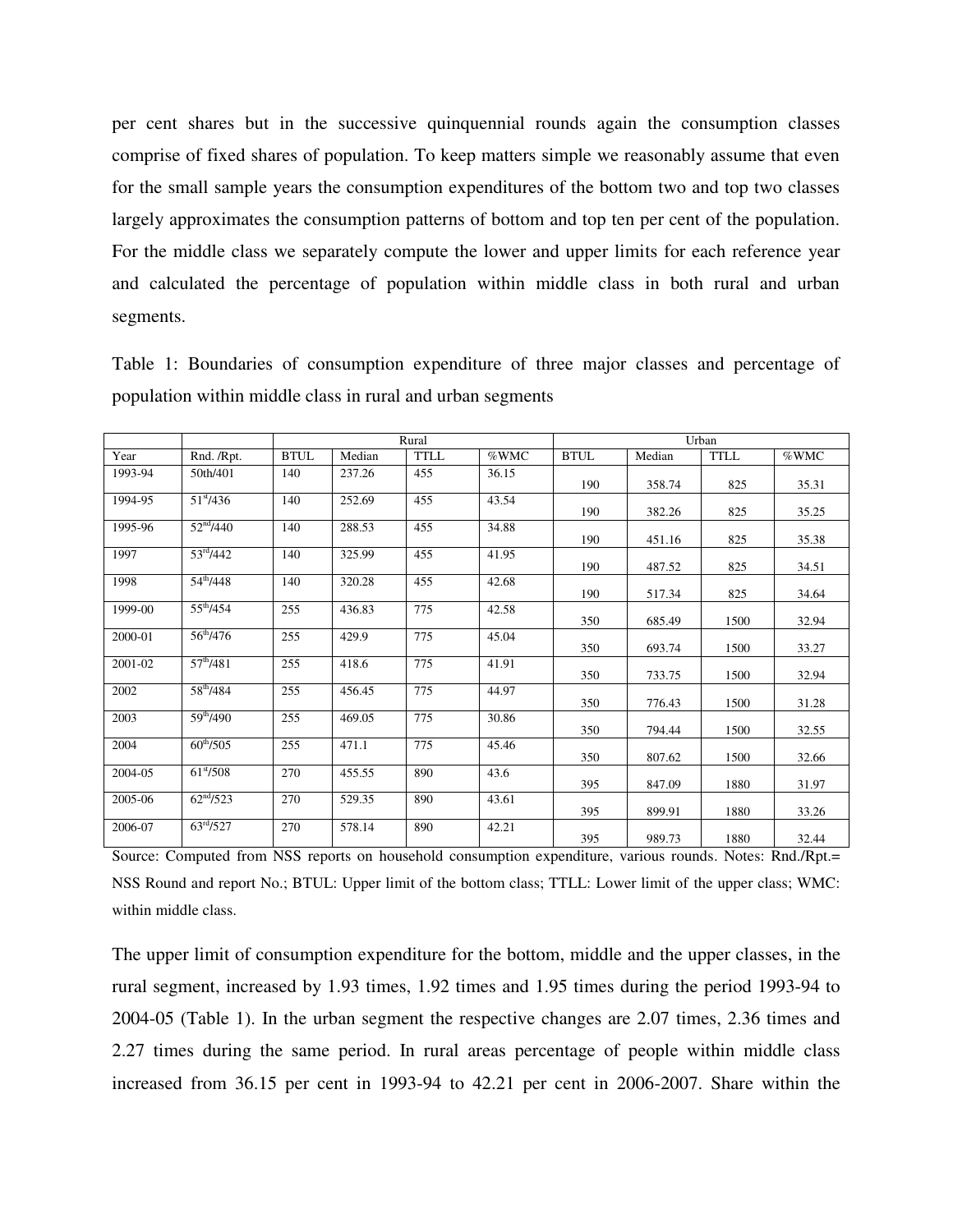middle class in the rural segment increased as a result of a decline in the share of above middle class population together with a marginal rise in the share of population below middle class segment. In urban areas, on the contrary, percentage of people within middle class declined from 35.31 per cent in 1993-94 to 32.44 per cent in 2006-2007 (Table 2).

|               |         | Rural |       | Urban |       |       |  |  |
|---------------|---------|-------|-------|-------|-------|-------|--|--|
|               | $%$ BMC | %AMC  | %WMC  | %BMC  | %AMC  | %WMC  |  |  |
| 1993-94       | 24.94   | 38.91 | 36.15 | 29.38 | 35.31 | 35.31 |  |  |
| 1994-95       | 24.69   | 31.77 | 43.54 | 30.37 | 34.48 | 35.25 |  |  |
| 1995-96       | 23.83   | 41.29 | 34.88 | 29.49 | 35.13 | 35.38 |  |  |
| 1997          | 25.09   | 32.96 | 41.95 | 29.51 | 35.98 | 34.51 |  |  |
| 1998          | 25.21   | 32.09 | 42.68 | 29.54 | 35.82 | 34.64 |  |  |
| 1999-<br>2000 | 24.01   | 33.4  | 42.58 | 29.62 | 37.43 | 32.94 |  |  |
| 2000-01       | 24.3    | 30.65 | 45.04 | 29.58 | 37.14 | 33.27 |  |  |
| 2001-02       | 25.04   | 33.05 | 41.91 | 31.47 | 35.59 | 32.94 |  |  |
| 2002          | 23.95   | 31.08 | 44.97 | 31.71 | 37.01 | 31.28 |  |  |
| 2003          | 24.85   | 30.86 | 30.86 | 31.28 | 36.17 | 32.55 |  |  |
| 2004          | 22.99   | 31.54 | 45.46 | 30.91 | 36.43 | 32.66 |  |  |
| 2004-05       | 24.85   | 31.54 | 43.6  | 31.56 | 36.47 | 31.97 |  |  |
| 2005-06       | 25.24   | 31.15 | 43.61 | 30.59 | 36.15 | 33.26 |  |  |
| 2006-07       | 25.15   | 32.64 | 42.21 | 31.18 | 36.68 | 32.44 |  |  |

Table 2: Share of population within three consumption classes in rural and urban segments

Notes: BMC= below middle class; AMC= above middle class; WMC=within middle class

Source: Computed from NSS reports on household consumption expenditure, various rounds

It was a result of rise in the share of population both in the upper and lower segments. Thus in the urban areas over the last two decades there seems to be a process of increased polarization resulting a shrinkage in the middle segment while in the rural segment a leveling down from the top would have resulted in the swelling of the middle segment. In the following section we discuss about the trends in expenditure on food items of the three consumption classes in rural and urban segments. In the case of shares the total expenditure on food it is computed as percentage of total consumption expenditure while for the shares of specific food items the share is measured out of total expenditure on food in respective segments and reference years.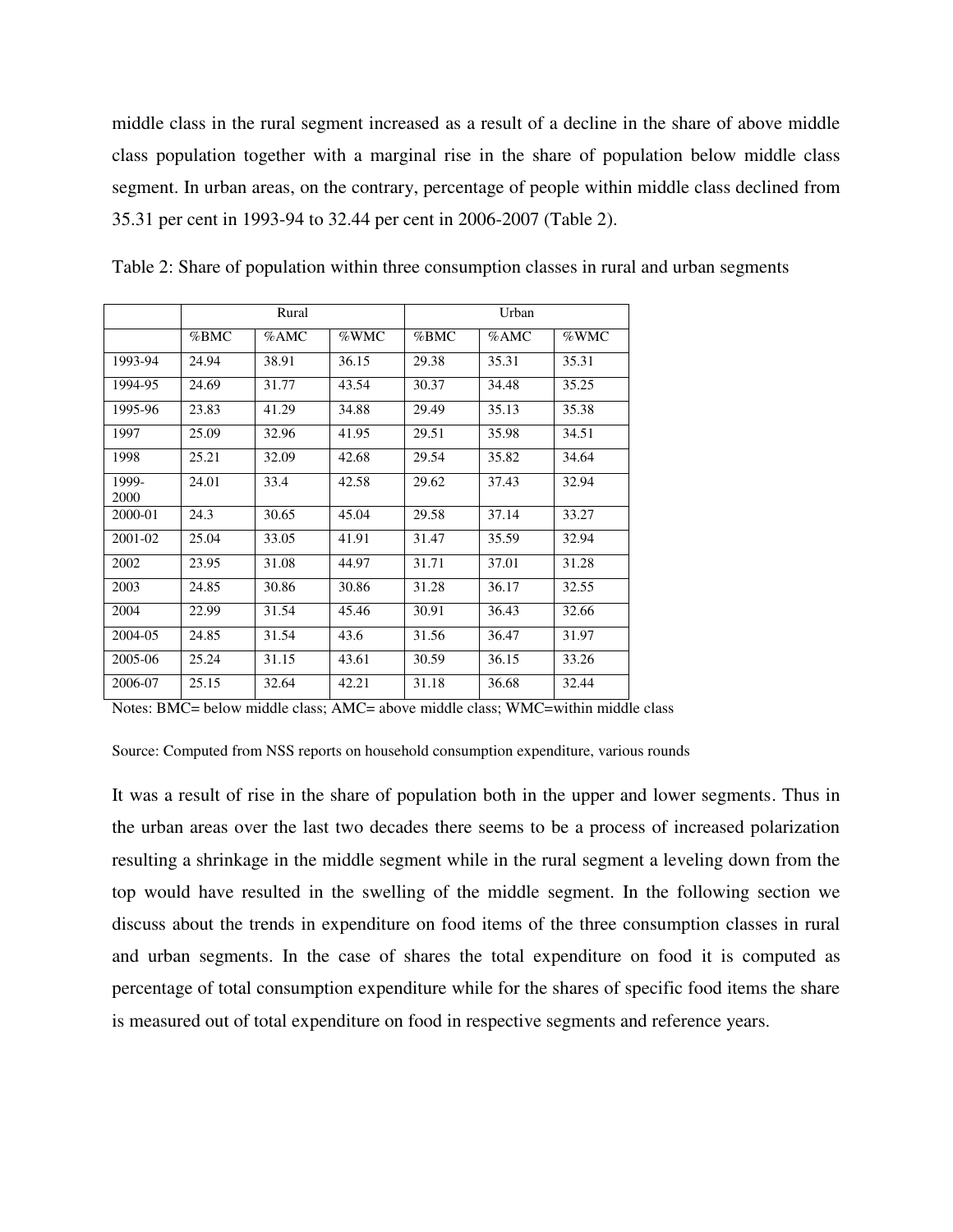## **Trends in consumption expenditure on food items**

In rural areas the share of food expenditure in total consumption expenditure declined by about 10 per cent for all income classes. The share of total expenditure on food for the bottom, middle and upper classes declined in percentage from 73.1 to 60.3, 70.8 to 58.7 and 47.8 to 43.3 respectively during the period 1993-94 to 2006-07. The shares in food expenditure in the urban segment for the bottom, middle and upper classes declined from 70.7 to 59.6, 62.5 to 46.9 and 39.2 to 29.6 percent respectively during the same reference period. As shown in Chart 1 the gap between bottom class and middle class in terms of share of expenditure in food is wider in the urban segment compared to the rural areas but that between the upper class and the middle class is more or less same in both the segments. Comparing the slopes we find that the declines have been higher for all the three classes in the urban segment compared to their rural counterparts. Moreover in each of the segments bottom classes show a sharper decline than the middle and upper classes.





Source: Same as Table 1; Notes: BTR= Bottom class rural; MCR= Middle class rural; TTR= Upper class rural; BTU= Bottom class urban; MCU= Middle class urban; TTU= Upper class urban

Table 3 shows the relative shares of various food items in the food basket of respective classes. Although the table reports data for two years, the point-to-point trends are representative of the trends over the years. Looking into the expenditure on food items we find that the difference in consumption expenditure is sharper across classes in the case of cereals, milk and milk products and beverages etc. Relative shares of cereals in total expenditure on food are highest in the case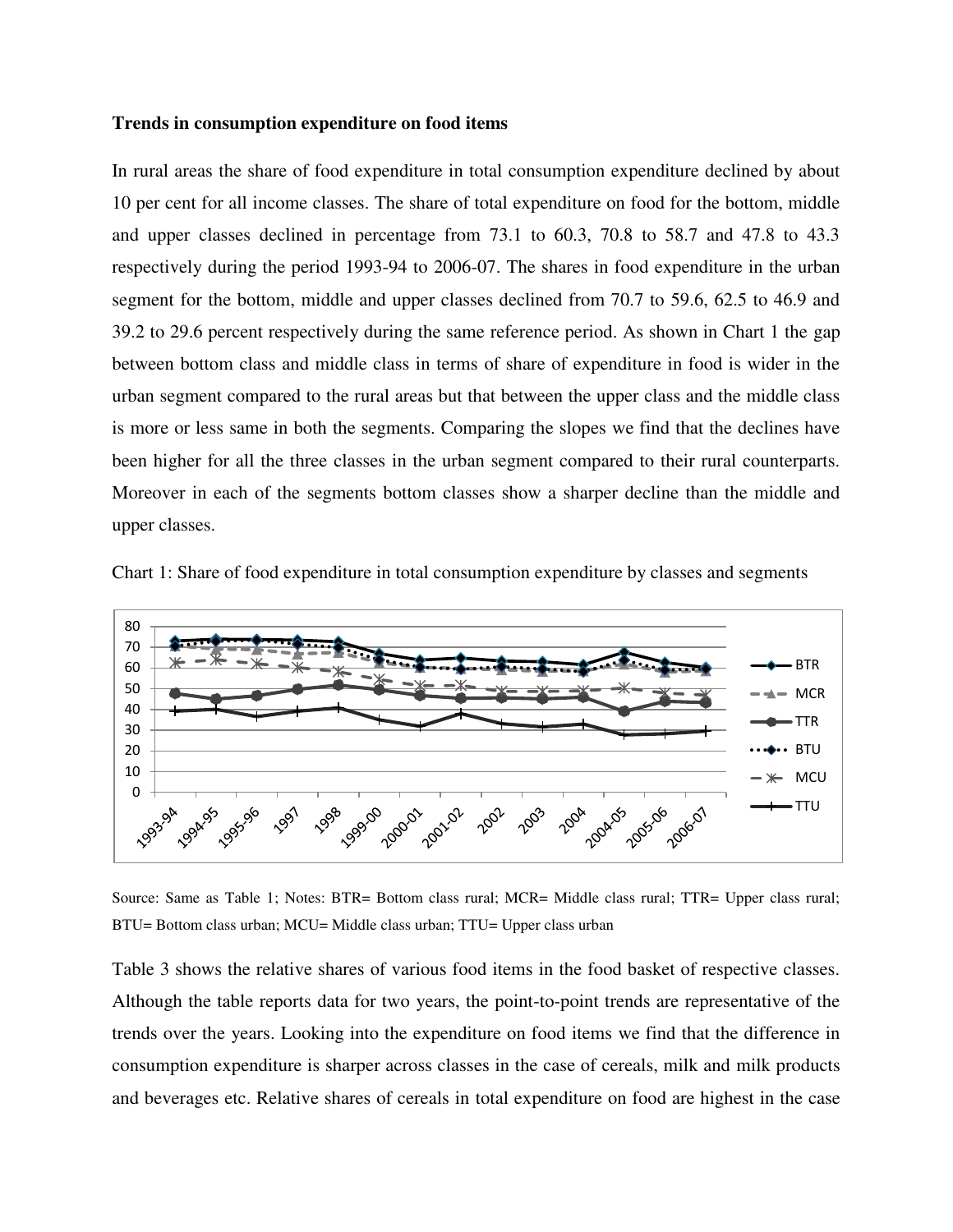of both rural and urban bottom class which is quite expected and the relative shares of milk and beverages is highest in the case of both rural and urban upper class. In the case of three items namely: cereals, spices and salt the relative shares of expenditure had been higher for bottom class than the upper class both in rural and urban areas for the two reference years 1994/95 and 2006/07.

|               | <b>BTR</b> |         | <b>MCR</b> |         | <b>TTR</b> |         | <b>BTU</b> |       | <b>MCU</b> |       | <b>TTU</b> |       |
|---------------|------------|---------|------------|---------|------------|---------|------------|-------|------------|-------|------------|-------|
|               | 94-95      | $06-07$ | 94-95      | $06-07$ | 94-95      | $06-07$ | 94-95      | 06-07 | 94-95      | 06-07 | 94-95      | 06-07 |
| <b>CRL</b>    | 56.10      | 52.60   | 44.62      | 36.25   | 27.06      | 22.89   | 47.34      | 40.68 | 31.80      | 25.78 | 16.88      | 15.92 |
| <b>GRM</b>    | 0.11       | 0.48    | 0.27       | 0.28    | 0.57       | 0.39    | 0.12       | 0.23  | 0.29       | 0.34  | 0.48       | 0.30  |
| <b>CRLSUB</b> | 0.06       | 0.03    | 0.10       | 0.08    | 0.16       | 0.23    | 0.10       | 0.04  | 0.14       | 0.10  | 0.11       | 0.10  |
| <b>PLS</b>    | 5.90       | 4.86    | 5.93       | 6.45    | 6.21       | 5.99    | 6.40       | 6.99  | 6.33       | 6.32  | 4.43       | 4.78  |
| <b>MLK</b>    | 5.57       | 4.49    | 12.01      | 12.30   | 20.88      | 20.78   | 8.45       | 8.10  | 16.14      | 17.97 | 22.25      | 21.56 |
| <b>EDO</b>    | 7.72       | 7.08    | 7.26       | 7.94    | 8.15       | 6.79    | 8.05       | 8.33  | 9.19       | 7.89  | 7.06       | 6.07  |
| <b>MEF</b>    | 3.43       | 3.55    | 4.68       | 6.26    | 6.07       | 7.60    | 3.81       | 4.59  | 6.33       | 6.84  | 7.23       | 6.45  |
| <b>VEG</b>    | 9.18       | 13.04   | 9.49       | 12.71   | 8.79       | 10.40   | 9.65       | 12.35 | 9.44       | 11.69 | 8.18       | 9.54  |
| <b>FRF</b>    | 0.65       | 0.94    | 1.50       | 2.00    | 2.91       | 4.10    | 1.19       | 1.59  | 2.76       | 3.33  | 5.40       | 6.04  |
| <b>FRD</b>    | 0.31       | 0.04    | 0.33       | 0.46    | 0.76       | 1.10    | 0.33       | 0.34  | 0.65       | 0.76  | 1.69       | 1.99  |
| <b>SUG</b>    | 3.47       | 3.03    | 4.53       | 3.74    | 5.18       | 4.05    | 4.66       | 4.05  | 4.55       | 3.77  | 3.18       | 2.62  |
| <b>SLT</b>    | 0.49       | 0.54    | 0.33       | 0.40    | 0.22       | 0.31    | 0.39       | 0.47  | 0.30       | 0.36  | 0.19       | 0.24  |
| <b>SPC</b>    | 3.97       | 4.70    | 4.04       | 4.35    | 3.43       | 3.72    | 4.63       | 4.59  | 3.76       | 4.06  | 2.81       | 2.83  |
| <b>BVG</b>    | 3.03       | 4.60    | 4.92       | 6.79    | 9.63       | 11.65   | 4.89       | 7.66  | 8.34       | 10.78 | 20.11      | 21.56 |

Table 3: Share of expenditure on various food items by segments and classes

Source: Same as Table 1; Notes: CRL=cereals; GRM=gram; CRLSUB=cereal substitute; PlS=pulses &products; MLK=milk&products; EDO=edibleoil;MEF=meat-egg-fish;VEG=vegetables; FRF=fruits (fresh); FRD=fruits (dry); SUG=sugar; SLT=salt; SPC=spices; BVG=beverages etc.

In the rural segment considering the two reference years for the bottom class the items for which shares in expenditure declined are cereals, cereal substitutes, pulses and products, milk and milk products, edible oil, sugar and dry fruits. The items for which share in food expenditure increased are the following: gram, egg-fish-meat, vegetable, salt, beverages and fresh fruits. In the urban segment considering the same bottom class expenditure shares declined for cereals, cereal substitutes, milk, sugar and spices and the share increased for the rest. In both the segment the highest decline and rise could be seen for cereals and vegetables respectively.

In the case of middle class in the rural segment items that record a decline in share are: cereal, cereal substitutes and sugar and for the rest the shares show a rise. In the urban segment, items showing a decline in expenditure share were cereals, cereal substitutes, pulses, edible oil and sugar and it increased for the rest of the items. In the rural segment for the upper classes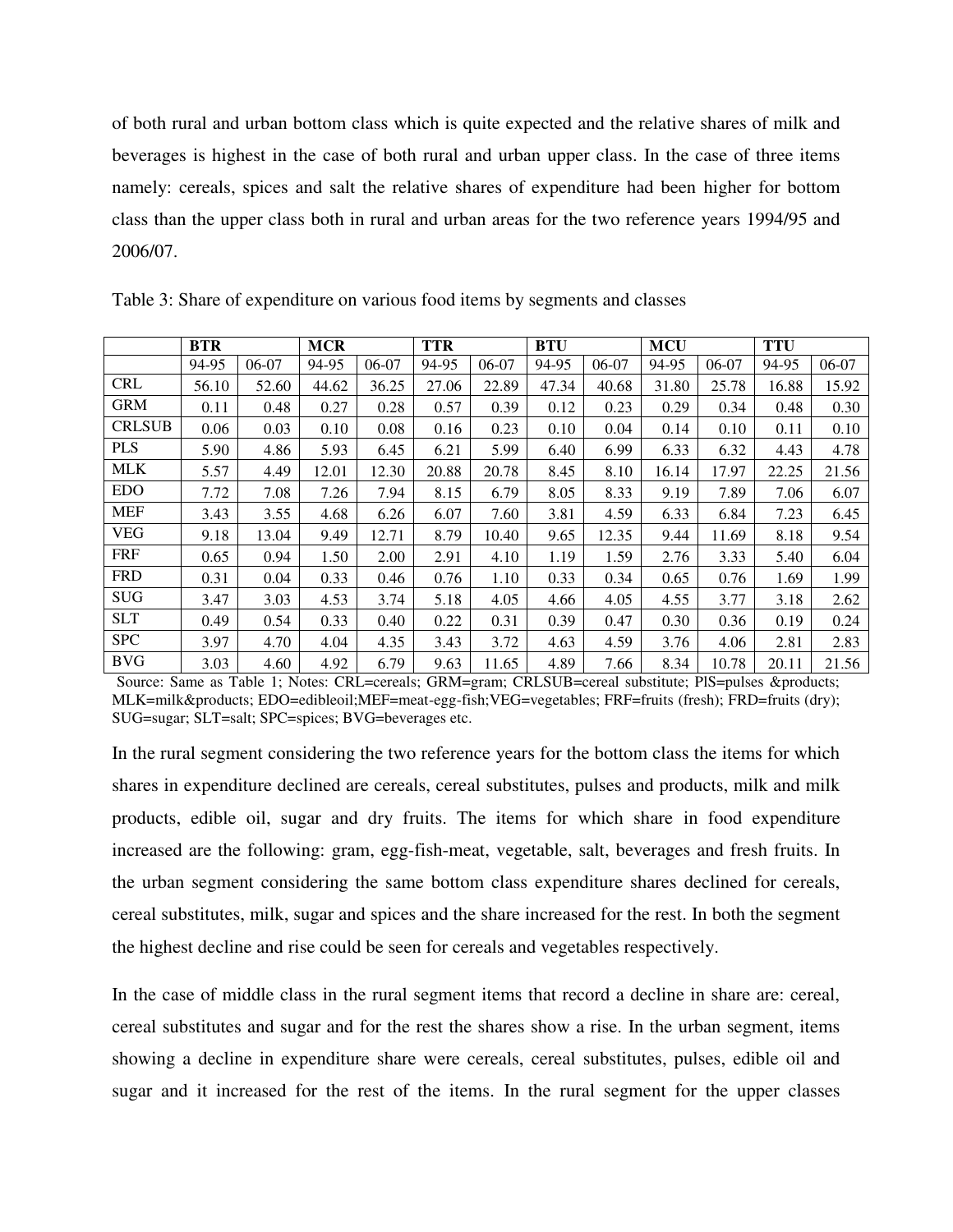expenditure share declined for cereals, gram, pulses, milk and milk products, edible oil and sugar while the share increased for the rest. In the urban segment the list of items showing declining share was more or less same only difference being a decline in the share of meat-egg-fish. For both the middle and upper classes in the two segments the highest decline in share occurred in the case of cereals while the highest rise was registered for expenditure on beverages. In the urban segment the share of expenditure on cereals, pulses, vegetables, sugar, spices and edible oil had been higher for the bottom and middle classes compared to the upper class in both the reference years.



Chart 2: Share of cereals in food expenditure by classes and segments

There seems to be variation in the pattern of expenditure on food items for the upper class in the rural and urban segments. Expenditure on beverages is 20 per cent and even more for the two reference years in the urban segment while it is close to 10 per cent or so in the case of rural upper class during the same years. Chart 2 shows the expenditure on cereals for all the three classes in rural and urban segments. The share of cereals within food expenditure for urban bottom class is less than that of rural bottom class by about ten percentage points. For the rural middle class the share of cereals within food-expenditure shows a sharper decline compared to that for the urban middle class. The share for the urban upper class remained more or less same but for rural upper class we see a sharper decline. The share of cereal in food expenditure reflects the Engel hypothesis. The curves from top to bottom exactly reflect the relative ranking of consumption classes in terms of income. We find that consumption on cereals accounts for a

Source: Same as Table 1; Notes: Same as Chart 1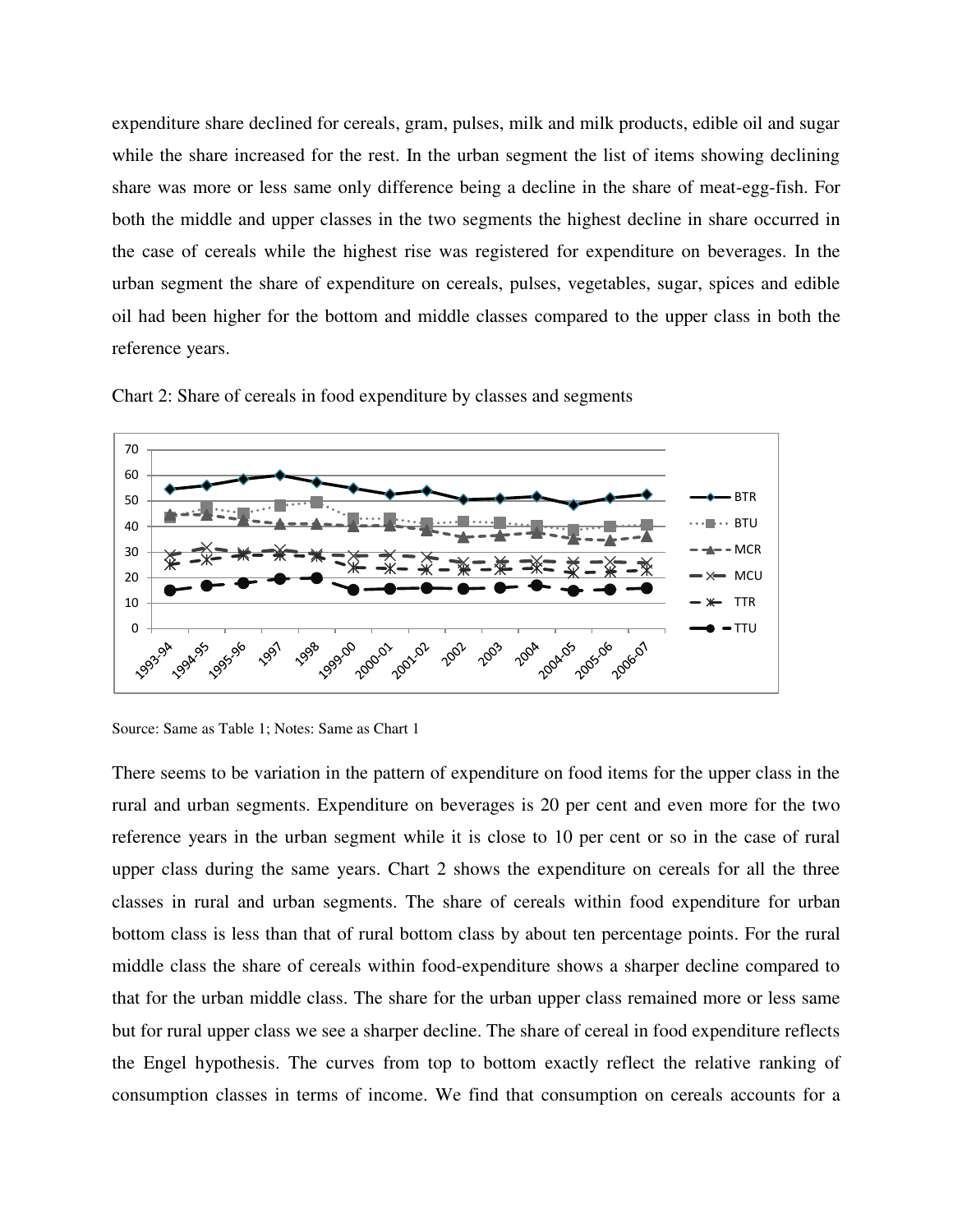share in food expenditure very similar in the case of urban bottom class and rural middle class while they are closer in the case of urban middle class and rural upper class.



Chart 3: Share of pulses and products in food expenditure by classes and segments

The share of pulses and products in food expenditure declined in the case of both rural and urban bottom class (Chart 3). For the middle class there are varying trends: In the rural segment it increased moderately while for the urban middle class it declining marginally. For the upper class in the urban segment we find a consistent upward trend while in the case of the rural upper class it declined till 2004-05 and shows a rise thereafter.

Chart 4: Share of meat-egg-fish in food expenditure by classes and segments



Source: Same as Table 1; Notes: Same as Chart 1

Source: Same as Table 1; Notes: Same as Chart 1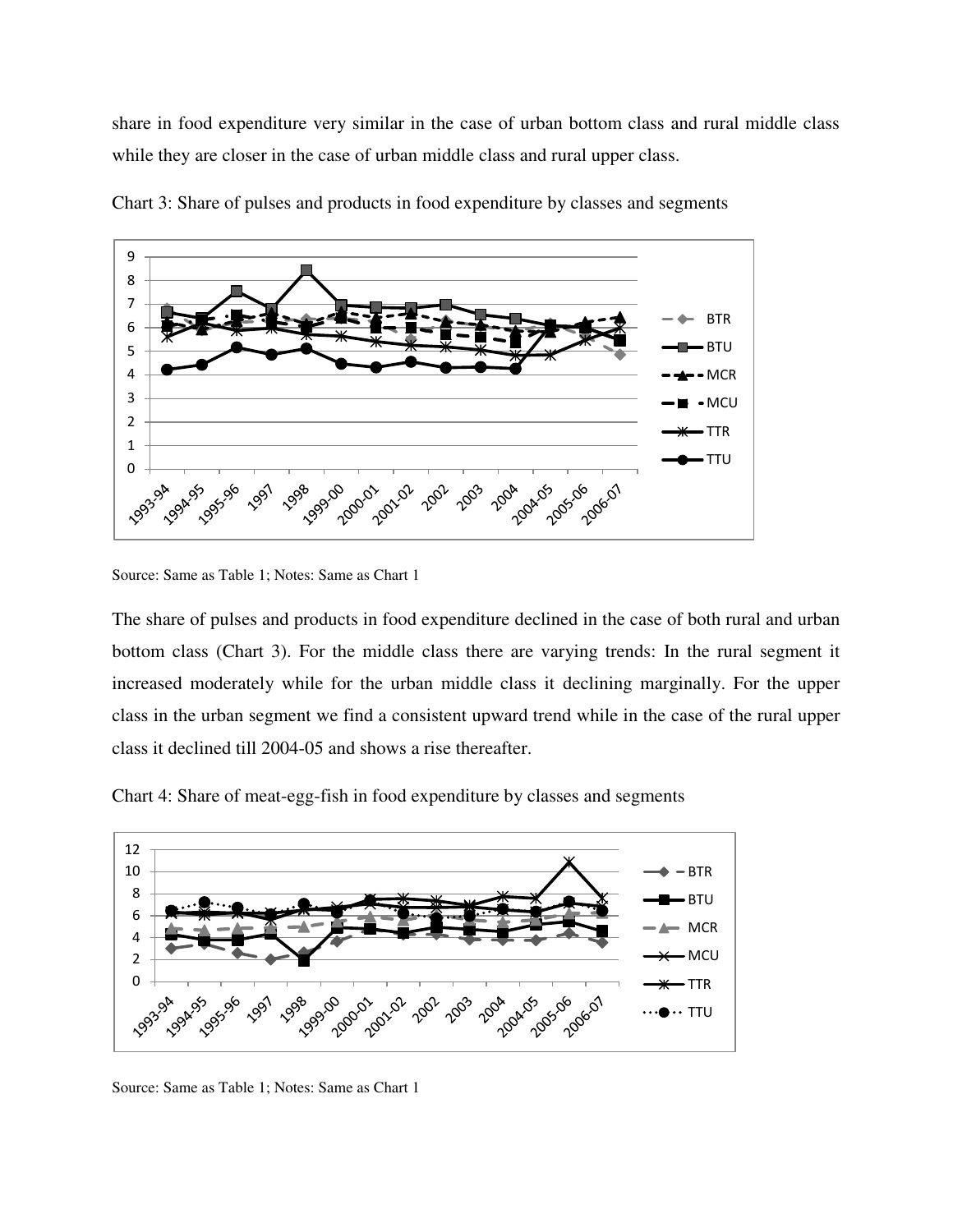The share of meat-egg-fish in food expenditure increased for all the rural classes (Chart 4). In the urban segment it increased for the middle and bottom class but remained more or less stable in the case of the upper class. The share of vegetables within food expenditure increased for all income classes both in rural and urban segment but the rise is less sharper in the case of the upper classes compared to others in both the segments.

Thus if we identify some broad trends in consumption expenditure on food items those would be the following: a) The share of food expenditure declined for all classes in rural and urban segment and it declined more in the case of urban population compared to the rural; b) In both the segments the bottom classes show a sharper decline in this regard compared to the middle and upper classes; c) In the case of the bottom class the share of expenditure of vegetables within the food group shows the highest rise while for the middle and upper classes the share of beverages marks the highest rise; d) The share of pulses and products within the food group declined for the bottom class in both rural and urban segments and for the middle class it increased marginally in the rural segment while declined for the urban middle class. For the urban upper class there has been a consistent rise, although for the rural counterpart it declined till 2004/05 and increased thereafter; e) Share of meat-egg-fish increased for all rural classes. In the urban segment it increased for the lower and middle classes while remained stable for the urban upper class.

# **Trends in consumption expenditure on non- food items**

A similar point to point comparison of the share of various items within the non-food expenditure for the three consumption classes is done considering two reference years 1994-95 and 2006-07 (Table 4). The relative shares on pan, tobacco, intoxicants and fuel and light have been higher for bottom and middle classes than the upper classes in the two reference periods for both rural and urban areas.

In the rural segment for the bottom class expenditure share increased sharply for clothing, foot wear and durable goods and major declines being recorded in pan, tobacco and miscellaneous consumer goods. The expenditure share on clothing for the upper class declined sharply while for the middle class the share increased relatively less compared to the bottom class. The share of expenditure on durable goods fell for the upper class while it increased for both the bottom and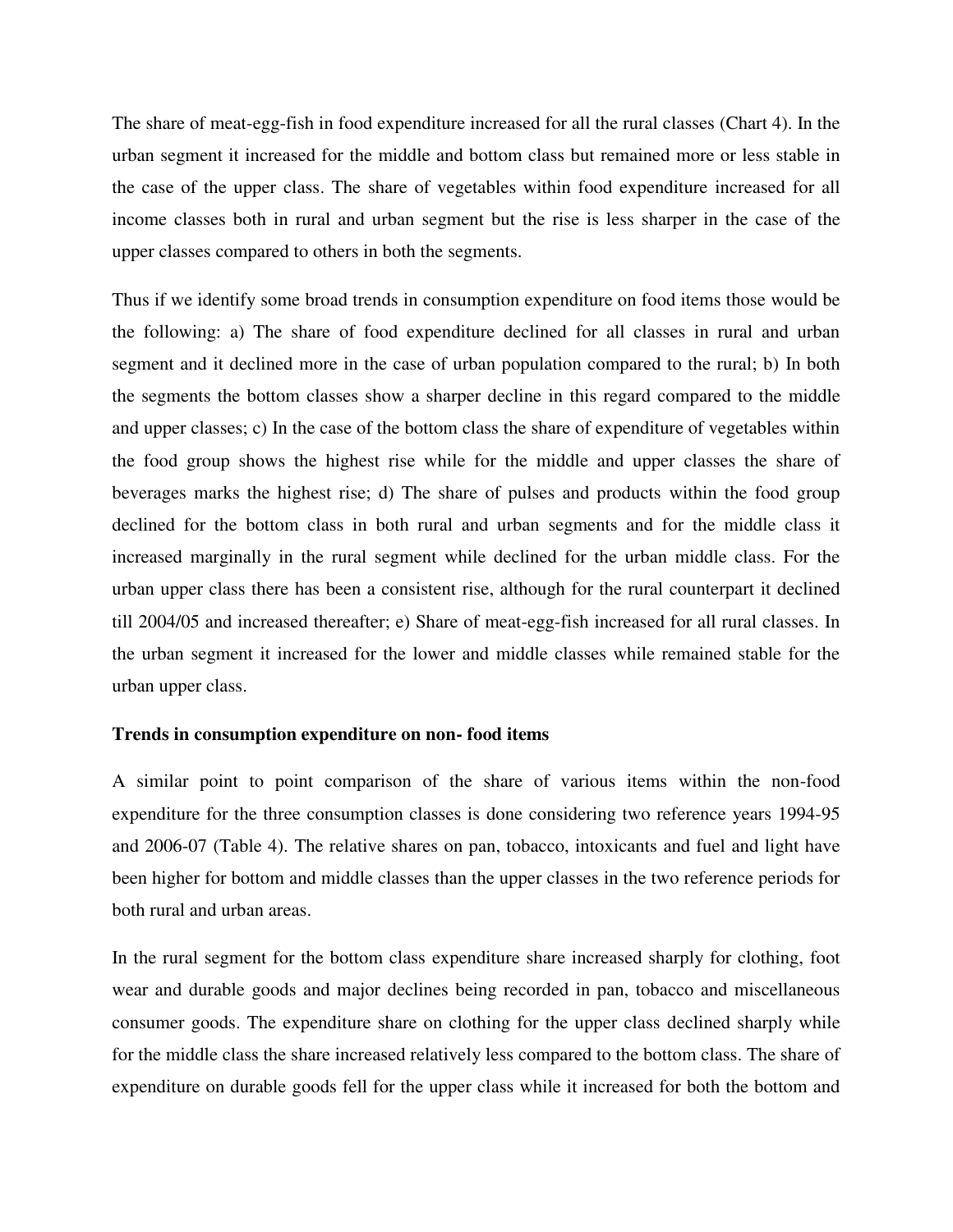middle class. In the case of rural middle class, expenditure share increased for clothing, education and durable goods and major declines being recorded for miscellaneous consumer goods, pan and tobacco. For the upper class in the rural segment expenditure share increased sharply for misc. consumer services, education, fuel and light and it fell sharply in the case of clothing and durable goods.

|               | <b>BTR</b> |         | <b>MCR</b> |         | <b>TTR</b> |         | <b>BTU</b> |         | <b>MCU</b> |         | <b>TTU</b> |       |
|---------------|------------|---------|------------|---------|------------|---------|------------|---------|------------|---------|------------|-------|
|               | 94-95      | $06-07$ | 94-95      | $06-07$ | 94-95      | $06-07$ | 94-95      | $06-07$ | 94-95      | $06-07$ | 94-95      | 06-07 |
| <b>PAN</b>    | 2.42       | 0.36    | 2.02       | 0.96    | 0.78       | 0.58    | 1.56       | 0.76    | 1.52       | 0.60    | 0.48       | 0.19  |
| <b>TOB</b>    | 7.62       | 3.20    | 6.71       | 3.61    | 2.07       | 1.68    | 6.13       | 3.09    | 3.76       | 1.73    | 1.00       | 0.61  |
| <b>INTX</b>   | 4.33       | 2.34    | 2.86       | 2.17    | 1.19       | 1.62    | 1.72       | 1.21    | 1.47       | 1.01    | 1.03       | 0.52  |
| F&L           | 41.78      | 37.53   | 26.61      | 25.90   | 8.66       | 13.69   | 35.69      | 32.32   | 22.56      | 20.09   | 8.35       | 9.74  |
| <b>CLTH</b>   | 4.21       | 18.45   | 13.96      | 16.04   | 22.68      | 9.37    | 2.90       | 15.89   | 9.27       | 10.84   | 13.87      | 6.91  |
| <b>FTWR</b>   | 0.86       | 2.42    | 1.99       | 2.20    | 2.93       | 1.66    | 0.65       | 2.16    | 1.69       | 1.90    | 2.25       | 1.40  |
| <b>MCONG</b>  | 17.01      | 12.85   | 15.66      | 13.43   | 7.02       | 10.02   | 19.18      | 13.97   | 17.30      | 12.65   | 9.38       | 8.78  |
| <b>MCONS</b>  | 9.96       | 9.16    | 11.71      | 12.63   | 10.59      | 20.31   | 10.94      | 9.98    | 12.64      | 17.86   | 23.15      | 26.93 |
| <b>RENT</b>   | 0.05       | 0.00    | 0.32       | 0.32    | 0.87       | 1.51    | 4.10       | 3.49    | 8.86       | 7.97    | 8.63       | 8.89  |
| <b>TAXCES</b> | 0.26       | 0.08    | 0.23       | 0.40    | 0.25       | 0.59    | 1.60       | 0.84    | 1.16       | 1.32    | 1.76       | 1.40  |
| <b>EDU</b>    | 2.62       | 2.26    | 3.51       | 4.94    | 3.52       | 8.24    | 5.24       | 4.40    | 7.54       | 8.94    | 8.10       | 13.84 |
| <b>MEDI</b>   | 0.91       | 0.46    | 1.09       | 2.04    | 5.01       | 7.57    | 0.65       | 1.30    | 1.55       | 2.37    | 2.90       | 3.85  |
| <b>MEDNI</b>  | 6.06       | 6.07    | 9.89       | 10.33   | 8.37       | 11.73   | 7.41       | 8.17    | 7.34       | 8.91    | 3.56       | 6.02  |
| DG            | 1.93       | 4.82    | 3.44       | 5.01    | 26.03      | 11.43   | 2.23       | 2.44    | 3.36       | 3.81    | 15.55      | 10.92 |

Table 4: Share of expenditure on various non-food items by segments and classes

Source: Same as Table 1; Notes: PAN=pan;TOB=tobacco; INTX=intoxicants; F&L=fuel and light; CLTH =clothing; FTWR=footwear; MCONG= misc. consumer goods; MCONS=misc. consumer services; RENT=rent; TAXCES= taxes & cess; EDU=education; MEDI= medical (institutional); MEDNI= medical (non-institutional); DG=durable goods.

In the urban segment for the bottom class expenditure share increased sharply for clothing and foot wear. Major declines have been recorded in the case of miscellaneous consumer goods, tobacco, fuel and light considering the two reference years. For the urban middle class expenditure share increased sharply for misc. consumer services, clothing and medical (noninst.) while major declines were recorded in the case of miscellaneous consumer goods and fuel and light. Expenditure share increased sharply for education, misc. consumer services and medical (non-inst.) in the case of the urban upper class and shares declined sharply for clothing and durable goods comparing the two reference years.

The share of clothing in non-food expenditure remained high for both rural and urban middle and lower classes although there seems to be a marginal decline in all the four classes since 2002 and 2003. The rise since 1998 had been relatively sharper for the lower classes compared to the middle classes for both the segments. On the other hand, the rise in the share of clothing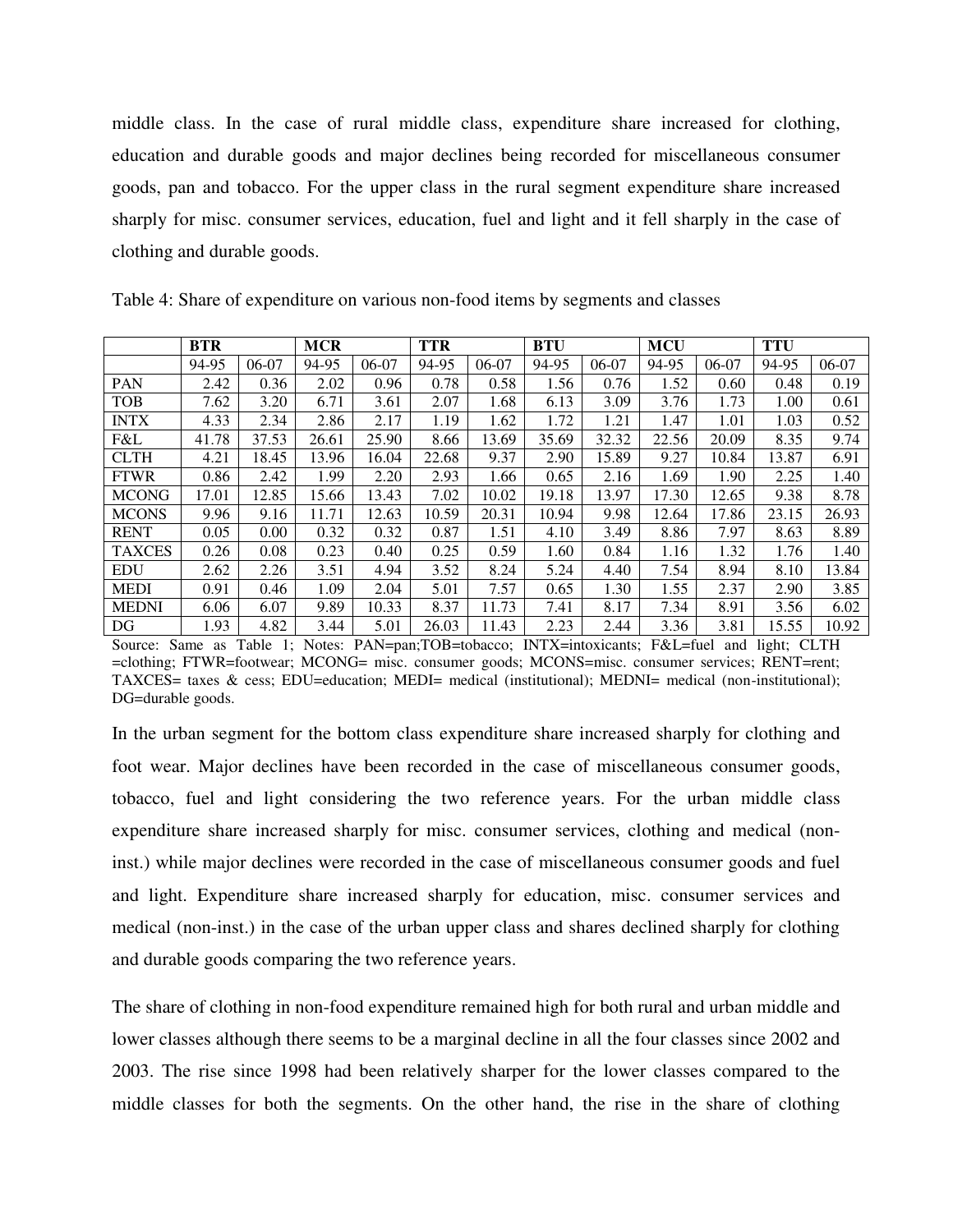expenses had been higher in the case of rural bottom class compared to urban bottom class. In the case of middle class also data show difference in expenditure shares between rural and urban segments. For instance in the year 2006-07 the share of clothing in non-food-expenditure for the rural middle class is 16 per cent while that for the urban middle class it is 10.8 per cent. Expenditure shares of taxes and cesses, education and medical including institutional and non institutional expenditures increased for the middle class and the upper class in the both the segments.

For the bottom class expenditure share on education declined and that of medical (noninstitutional) increased. The shares for medical (institutional) however declined for the bottom class in the rural segment while it increased for the bottom class in the urban segment.



Chart 5: Share of education in non- food expenditure by classes and segments

Source: Same as Table 1; Notes: Same as Chart 1

Expenditure on education reveals the class difference in a clear manner. For the bottom classes in both rural and urban segments the share on education within non-food expenditure had shown a marginal decline over the reference period. In the case of the middle class the share marginally increased while it increased sharply for both rural and urban upper class (Chart 5). In 2006-07 the share on education for the rural lower class was 2.26 per cent and that in the case of rural upper class was 8.24 per cent. In the urban segment for the bottom class expenditure share on education was 4.39 per cent while that for the upper class it was 13.84 per cent. Considering the middle class in the two segments the share of expenditure on education in the year 2006-07 for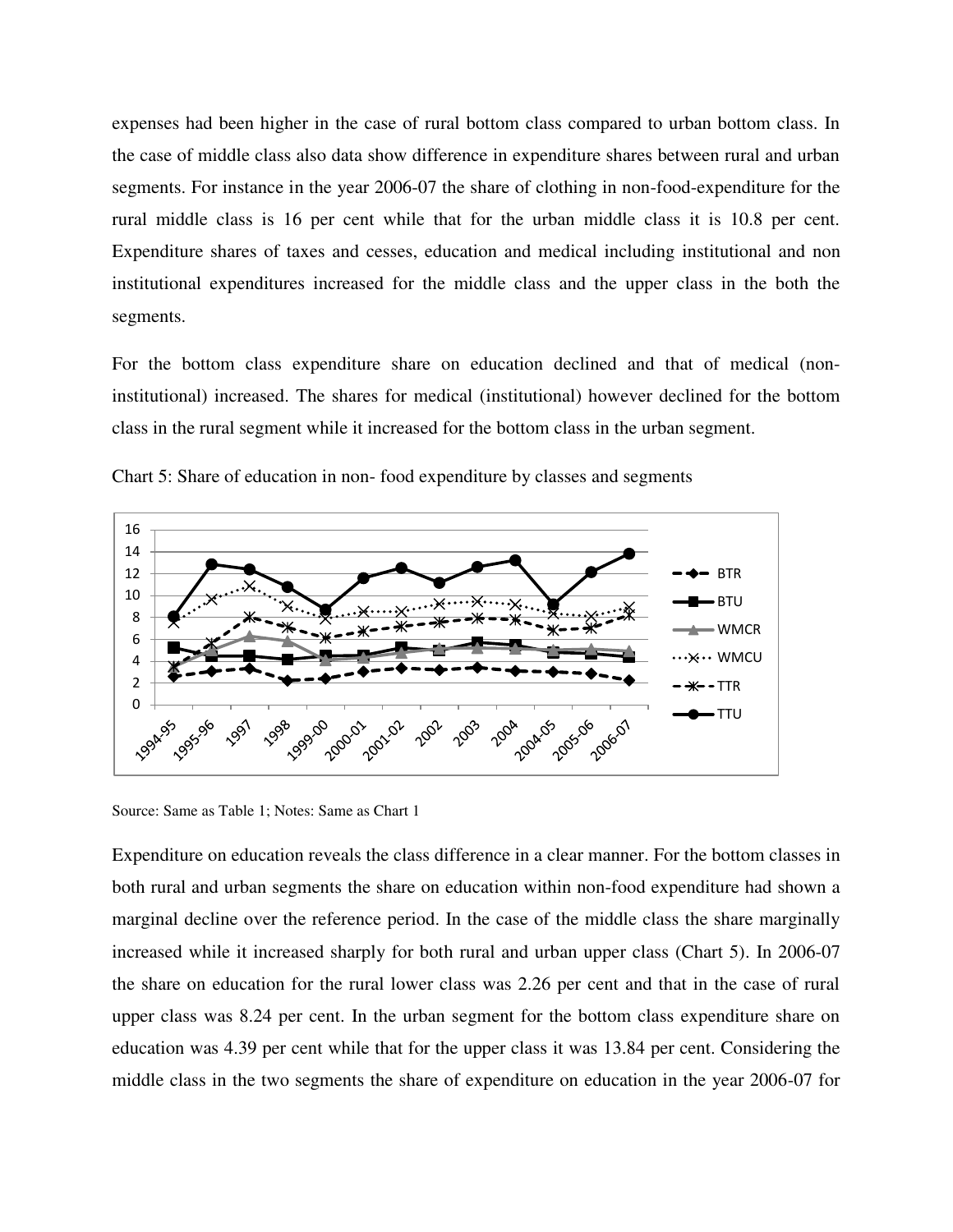the rural segment was 4.9 per cent while that for the urban middle class it was 8.9 per cent. In the case of the upper class the shares for the same reference year was 13.8 per cent and 8.2 per cent for the urban and rural segments respectively.



Chart 6: Share of durable goods in non- food expenditure by classes and segments

Expenditure share on durable goods within the non-food group declined sharply for both rural and urban upper classes while it shows marginal increasing trend for the middle and lower classes in rural and urban segments (Chart 6). The share on durable goods for the urban upper class in 2006-07 was however more than four and three times than that of the bottom and middle class respectively. In the case of the rural upper class it was more than thrice and twice to that of the rural bottom and middle class respectively.

Chart 7: Share of medical (institutional) in non- food expenditure by classes and segments



Source: Same as Table 1; Notes: Same as Chart 1

Source: Same as Table 1; Notes: Same as Chart 1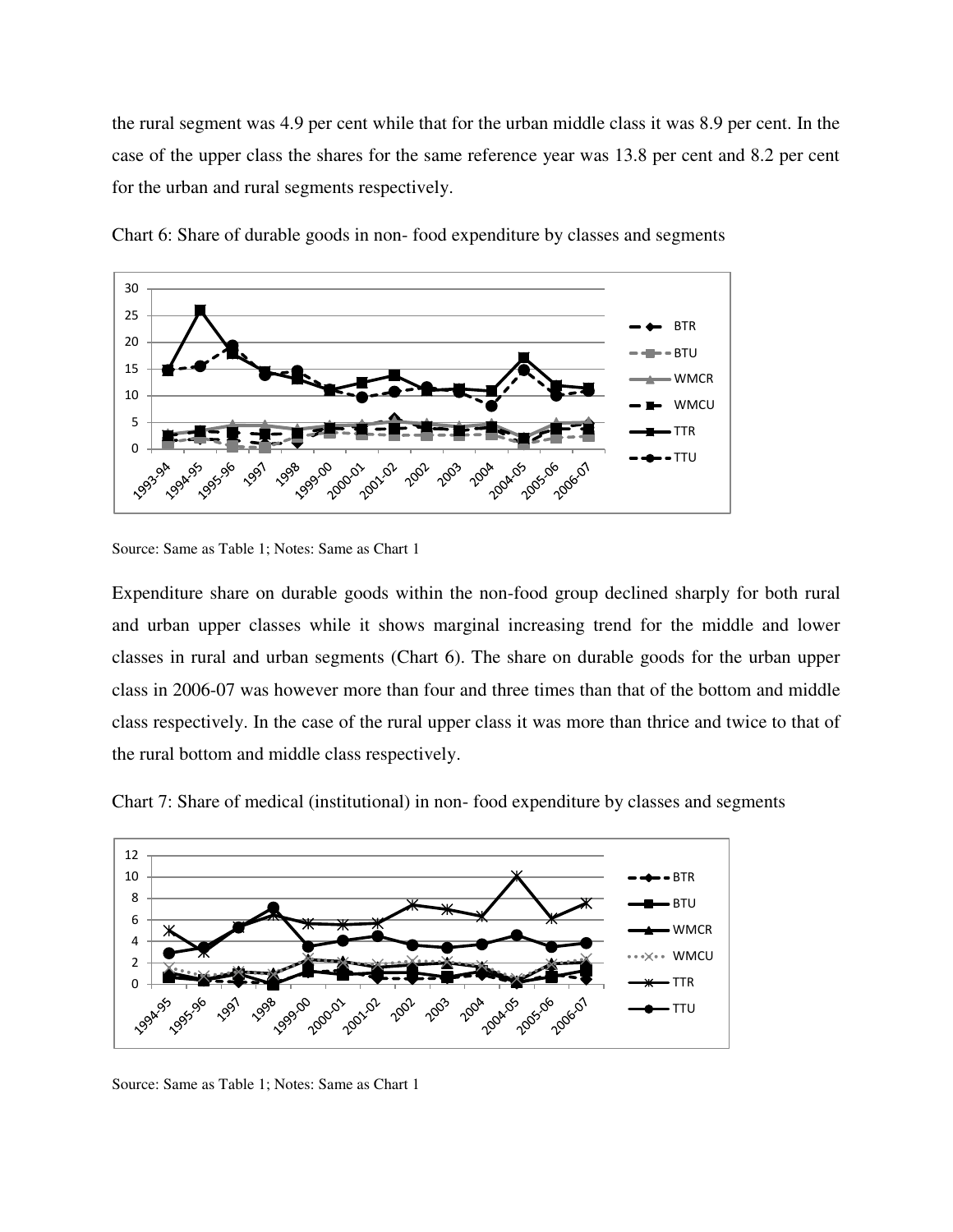Considering the share of total medical expenditure in non-food expenditure the trends across the consumption classes are the following: a) Share is higher for urban bottom class compared to the rural bottom class while for the middle and upper classes the share for rural segments has been much higher than the urban counterparts. The share of total medical expenditure in the non-food group for the urban bottom class is 9.5 per cent while that for the rural bottom class is 6.5 per cent; b) For the upper class the share of medical expenditure in the rural segment has been much higher than that for the urban counterpart and although both have a rising trend the slope for the rural had been much higher than that for the urban; c) Both for the bottom class and the middle class in the two segments the share on total medical expenses show a marginal rising trend; d) For the bottom class the share on medical (institutional) remained more or less same and that for the medical (non-institutional) there is a rising trend (Chart 7, 8). In the case of middle class although the share on both components increased but the share on medical (non-institutional) shows a higher slope; e) For the upper class the gap between the rural and urban segment has been much higher for medical (non-institutional) compared to that for medical (institutional); f) For the upper class the share on medical (non-institutional) increased much earlier than the share in medical (institutional).





Source: Same as Table 1; Notes: Same as Chart 1

Share of entertainment in non-food expenditure increased for all income classes both in rural and urban areas. The share of expenditure in the case of urban bottom class and that for the rural middle class had been close to one per cent while the same share in the case of urban middle and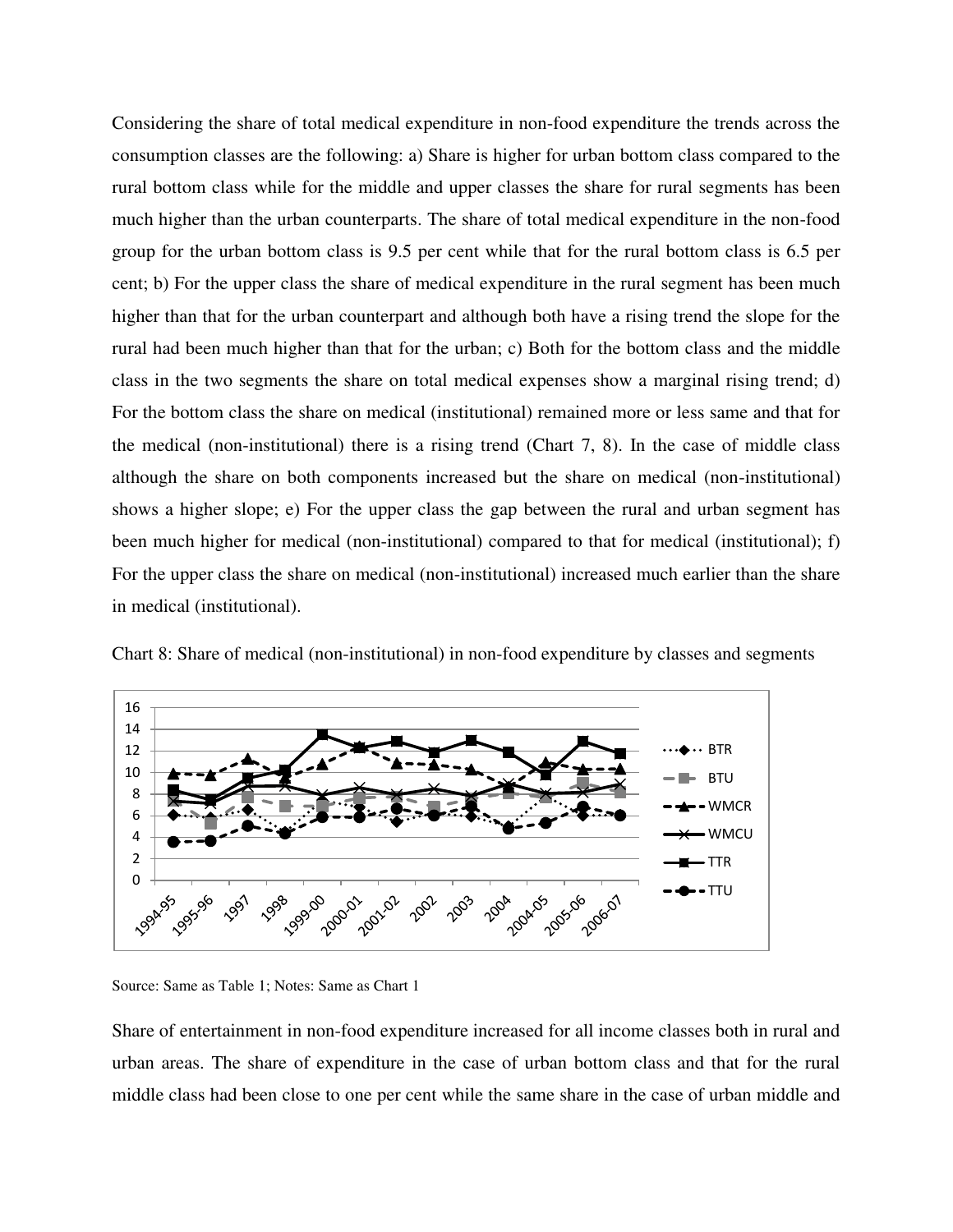upper class had been close to three per cent. The rural-urban gap for both the middle class and upper class had been large and this had increased over the years. The share of misc. consumer goods within non-food expenditure for the upper class remained more or less same in both rural and urban segments. For the middle and the lower classes there is a clear trend of decline and the decline is relatively sharper for the lower classes. However the share had been much higher for the bottom classes compared to the upper classes.

We find opposite trends in the case of miscellaneous consumer services. First, the share had always been higher for the upper classes compared to middle and lower. Second there had been a marginal declining trend in the case of bottom class both for the rural and urban segment while for other consumption classes there had been a clear increasing trend. Third, in this regard there has always been a large gap between rural and urban segments both in the cases of middle and upper classes. The gap between middle classes in the rural and urban segments has increased over the years. Fourth, excepting the upper class, for other consumption classes the shares had been quite close to each other until 1998.

#### **Trends in deflated consumption expenditure**

In the previous sections we looked into the shares of consumption expenditure in the food and non-food group for the three consumption classes which basically reflects how *ex post* priorities of an average consumer belonging to the respective classes changed over the years. In order to bring out the changes in consumption pattern in terms of real quantities we need to deflate each of the absolute expenditures by a suitable price index. In this regard we used the National Accounts Statistics giving us the final consumption expenditure data both at constant and current prices for a continuous series. We compute a price index series for all commodities fixing 1993- 94 as the base year, that is index number for every commodity in that year is 100. Using these index numbers we compute the deflated consumption expenditure of every consumption class for all the relevant commodities over the years and that provides an index of the trends in real consumption expenditure. We further compare the slopes and intercepts of the trend lines derived from absolute figures and deflated figures and also see how the shares changed in reference to the indexed trends. The findings throw some more light on the observations derived from shares of expenditure.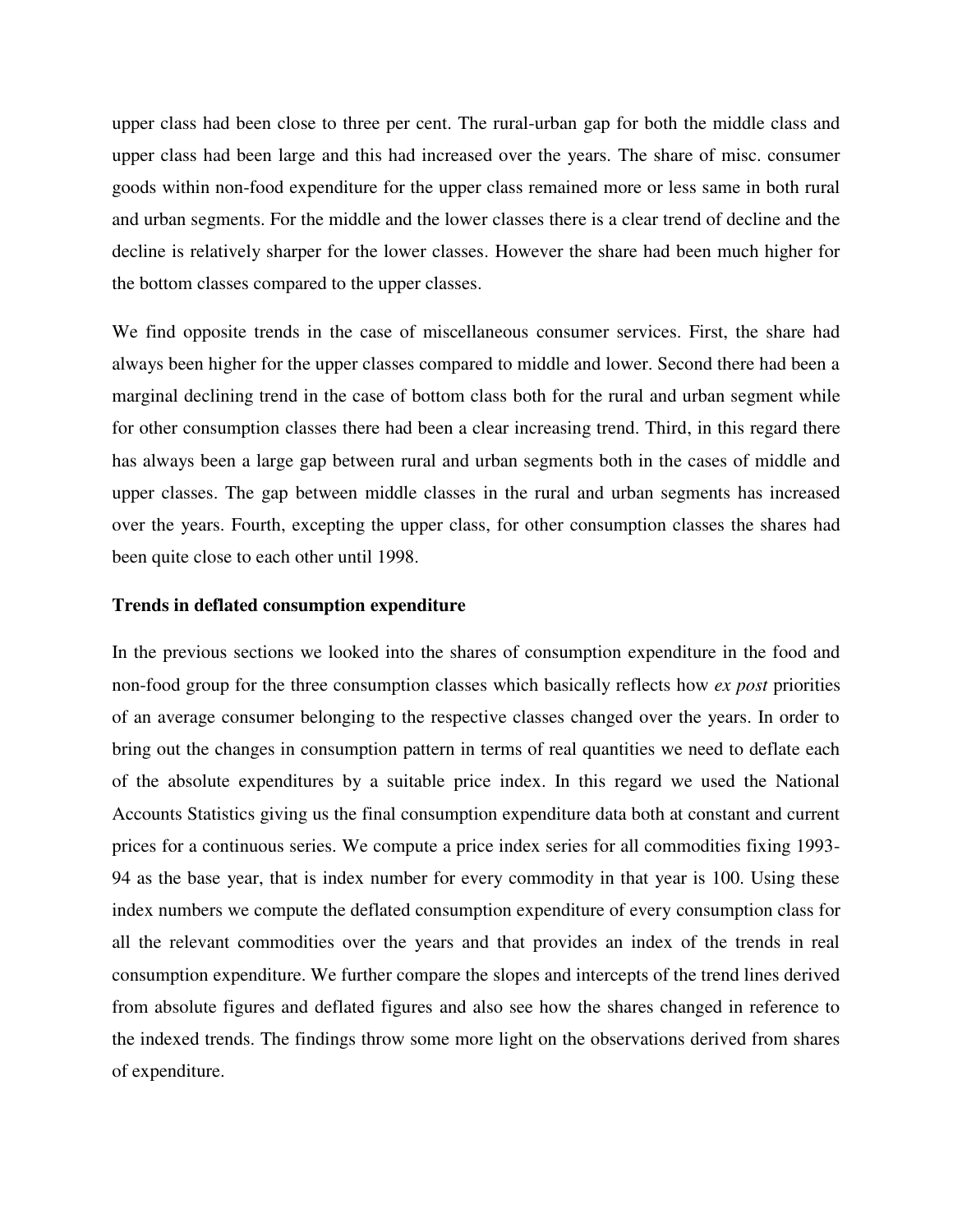| Intercepts of trend lines showing indexed expenditure |            |            |            |            |            |            |  |  |  |  |
|-------------------------------------------------------|------------|------------|------------|------------|------------|------------|--|--|--|--|
|                                                       | <b>BTR</b> | <b>MCR</b> | <b>TTR</b> | <b>BTU</b> | <b>MCU</b> | <b>TTU</b> |  |  |  |  |
| <b>CRLS</b>                                           | 40.815     | 62.943     | 73.437     | 42.086     | 61.933     | 72.503     |  |  |  |  |
| <b>PLAP</b>                                           | 4.9334     | 10.147     | 17.292     | 7.0273     | 14.103     | 21.801     |  |  |  |  |
| <b>MEF</b>                                            | 1.9816     | 6.653      | 13.992     | 3.1182     | 12.404     | 26.981     |  |  |  |  |
| <b>VEG</b>                                            | 7.2754     | 14.571     | 24.089     | 9.4751     | 21.097     | 39.206     |  |  |  |  |
| <b>CLTH</b>                                           | 2.404      | 9.095      | 61.87      | 2.357      | 12.94      | 85.15      |  |  |  |  |
| <b>FTWR</b>                                           | 0.233      | 1.403      | 10.46      | 0.296      | 2.508      | 16.57      |  |  |  |  |
| DG                                                    | 0.457      | 2.49       | 49.35      | 0.658      | 3.335      | 86.1       |  |  |  |  |
| <b>EDU</b>                                            | 0.732      | 3.015      | 13.27      | 6.108      | 10.24      | 56.12      |  |  |  |  |
| <b>MEDI</b>                                           | 0.213      | 0.842      | 11.03      | 3.991      | 1.643      | 27.3       |  |  |  |  |
| <b>MEDNI</b>                                          | 1.716      | 7.777      | 26.99      | 0.998      | 9.766      | 25.35      |  |  |  |  |
| Slopes of trend lines showing indexed expenditure     |            |            |            |            |            |            |  |  |  |  |
|                                                       | <b>BTR</b> | <b>MCR</b> | <b>TTR</b> | <b>BTU</b> | <b>MCU</b> | <b>TTU</b> |  |  |  |  |
| <b>CRLS</b>                                           | $-0.1952$  | $-0.7923$  | $-0.5231$  | $-0.1681$  | $-0.4714$  | $-0.2512$  |  |  |  |  |
| <b>PLAP</b>                                           | $-0.0645$  | $-0.109$   | $-0.2142$  | $-0.0609$  | $-0.1936$  | $-0.3388$  |  |  |  |  |
| <b>MEF</b>                                            | 0.0882     | 0.1905     | 0.9072     | 0.156      | 0.179      | 0.0893     |  |  |  |  |
| <b>VEG</b>                                            | 0.1623     | 0.2051     | 0.2484     | 0.146      | 0.1312     | $-0.1419$  |  |  |  |  |
| <b>CLTH</b>                                           | 0.736      | 1.115      | $-1.508$   | 0.991      | 1.755      | 0.395      |  |  |  |  |
| <b>FTWR</b>                                           | 0.084      | 0.143      | $-0.211$   | 0.139      | 0.289      | 0.028      |  |  |  |  |
| DG                                                    | 0.155      | 0.297      | 0.644      | 0.117      | 0.636      | 4.792      |  |  |  |  |
| <b>EDU</b>                                            | 0.035      | 0.138      | 1.063      | $-0.295$   | 0.649      | 4.626      |  |  |  |  |
| <b>MEDI</b>                                           | 0.007      | 0.093      | 1.698      | $-0.296$   | 0.257      | 1.365      |  |  |  |  |
| <b>MEDNI</b>                                          | 0.104      | 0.321      | 1.906      | 0.41       | 0.954      | 3.712      |  |  |  |  |

Table 5: Intercepts and slopes of trend lines of expenditure on various food and non-food items

Source: Same as table 1; Notes: Same as Table 3,4

For all the three consumption classes there has been a rising trend in the consumption of meategg-fish and the slope has been the sharpest in the case of rural upper class. However if we compare the intercepts of the trend lines showing deflated consumption expenditure we find that this is 1.98 in the case of rural bottom class and 13.99 in the case of rural upper class, while in the urban segment the respective intercepts are 3.12 and 26.98 (Table 5). This perhaps indicates the huge gap that exists at the initial period between the bottom and upper classes in terms of real consumption of meat, egg and fish in both rural and urban segments. Considering the slopes of the trend lines we find that for the bottom class in the rural segment the slope is 0.08 while for the upper class it is 0.9. In the urban segment there seems to be an opposite trend. The slope for the bottom class is 0.16 while that for the upper class it is 0.09. This can perhaps be explained by the gap in the intercepts of the trend lines for the upper and bottom class in the two segments. It perhaps gives us a clue that the consumption of meat-egg-fish for the upper class in the urban segment was relatively much higher in the initial period compared to their rural counterparts and because of that the rise had not been as sharper in the urban segment as it had been for the rural upper class. Similar reasoning is applicable in the case for vegetables, clothing and footwear. Comparing the intercepts of the trend lines of indexed consumption of vegetables we find that it is 39.2 in the case of urban upper class and that for the rural and urban bottom classes these were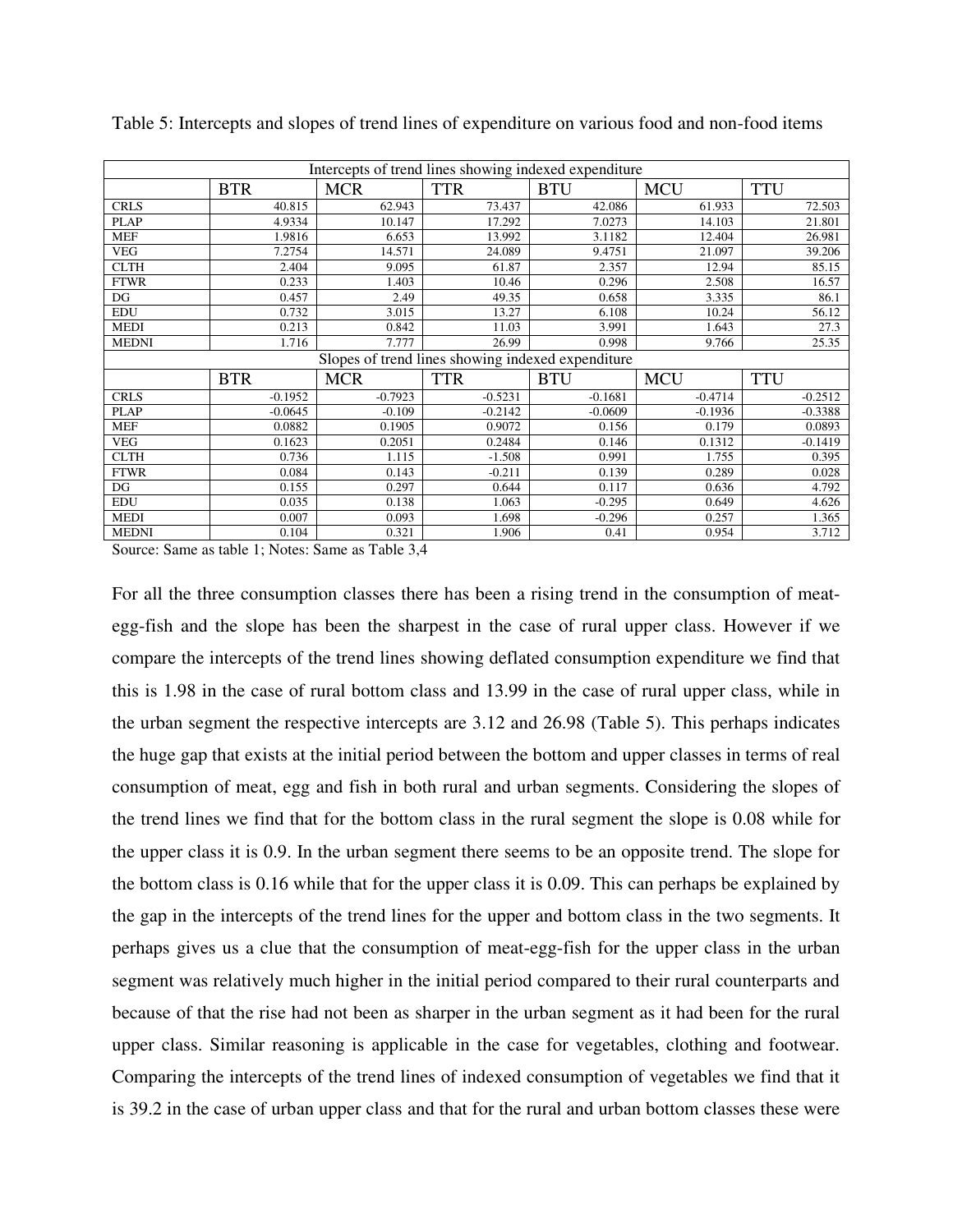much lower only 7.27 and 9.47 respectively. In the case of clothing and footwear the real consumption expenditure shows a declining trend for the rural upper class while for others it increased, although the gaps in intercepts between classes reflect huge difference in initial entitlements. The intercept for real values of clothing in the case of bottom classes are 2.40 and 2.36 for the rural and urban segments respectively while for the upper classes these are 61.87 and 85.15 for the respective segments. Similarly in the case of footwear the intercepts for the bottom classes in the rural and urban segment are 0.23 and 0.29 while for the upper classes in the two segments these are 10.46 and 16.57.





Source: Same as Table 1; Notes: Same as Chart 1

There had been a rising trend in the indexed consumption of durable goods for all the consumption classes (Chart 9). The trend has been sharpest in the case of urban upper class. The slope of the trend line for the urban middle class seems to be close to that for the rural upper class. Although the slope of the trend line reflecting share of durable goods in the non-food group for the upper classes shows a negative trend and for the middle class there is a marginal rise, it is interesting to note that the intercepts for the real trends of durable goods is 86.1 and 49.35 for the urban and rural upper class respectively while these are 3.33 and 2.49 for urban and rural middle classes.

In reference to consumption expenditure on education the sharpest rise had been for the urban upper class (Chart 10). The difference in the slopes within middle and upper classes for the rural and urban segments is also high in the case of education. The real consumption of education for the urban bottom class declined over the years. This might be the result of education becoming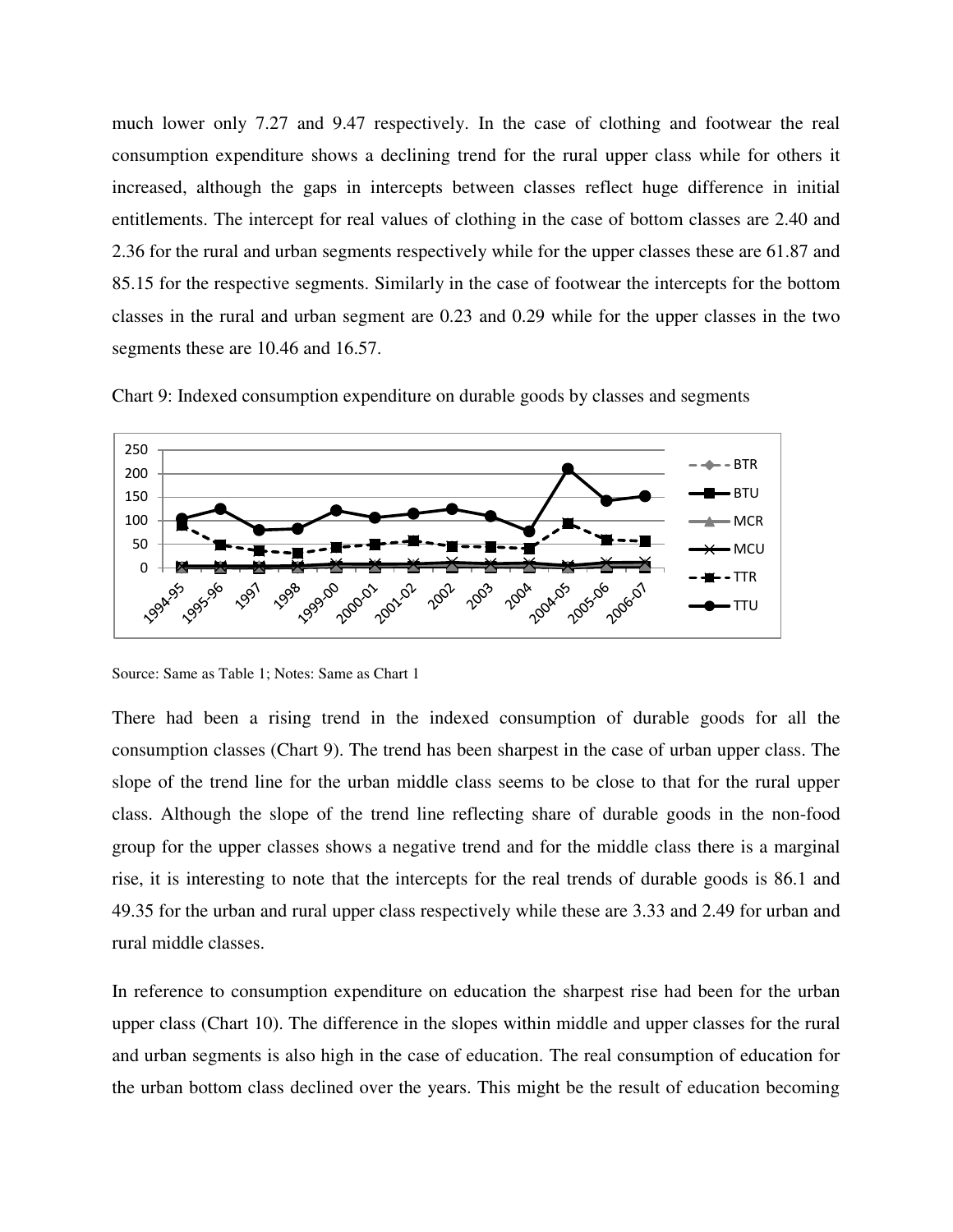increasingly unaffordable because of steep increase in the cost of education. In the case of education the slope for rural bottom class is 0.03 and that for the upper class it is 1.06; while the slopes for the urban counterparts are -0.3 and 4.6 respectively.



Chart 10: Indexed consumption expenditure on education by classes and segments

Source: Same as Table 1; Notes: Same as Chart 2

Consumption expenditure on medical (institutional) in real terms shows a rising trend for all classes except for the urban bottom class (Chart 11). The difference in terms of slopes as well as that of intercepts between the bottom and top classes is also high in the case of medical (inst). Similar to that in education, the difference in the slopes within middle and upper classes for the rural and urban segments is also high in this case. The slope in the case of rural bottom class is 0.007 and for the urban upper class it is 1.365 and the corresponding intercepts are 0.21 for the rural bottom class and 27.3 for the urban upper class.

Comparing intra-class differences in the two segments we find that within the bottom class the difference in the slopes of real expenditure between rural and urban segments is highest for meat-egg-fish in the food group and that for medical non-inst in the non-food group. In the case of the middle class this difference is highest for cereals and clothing respectively and that for the upper class is highest in the case of meat-egg-fish and durable goods. The differences in the trends in real expenditure reflect the effect of urbanization on the consumption patterns across classes.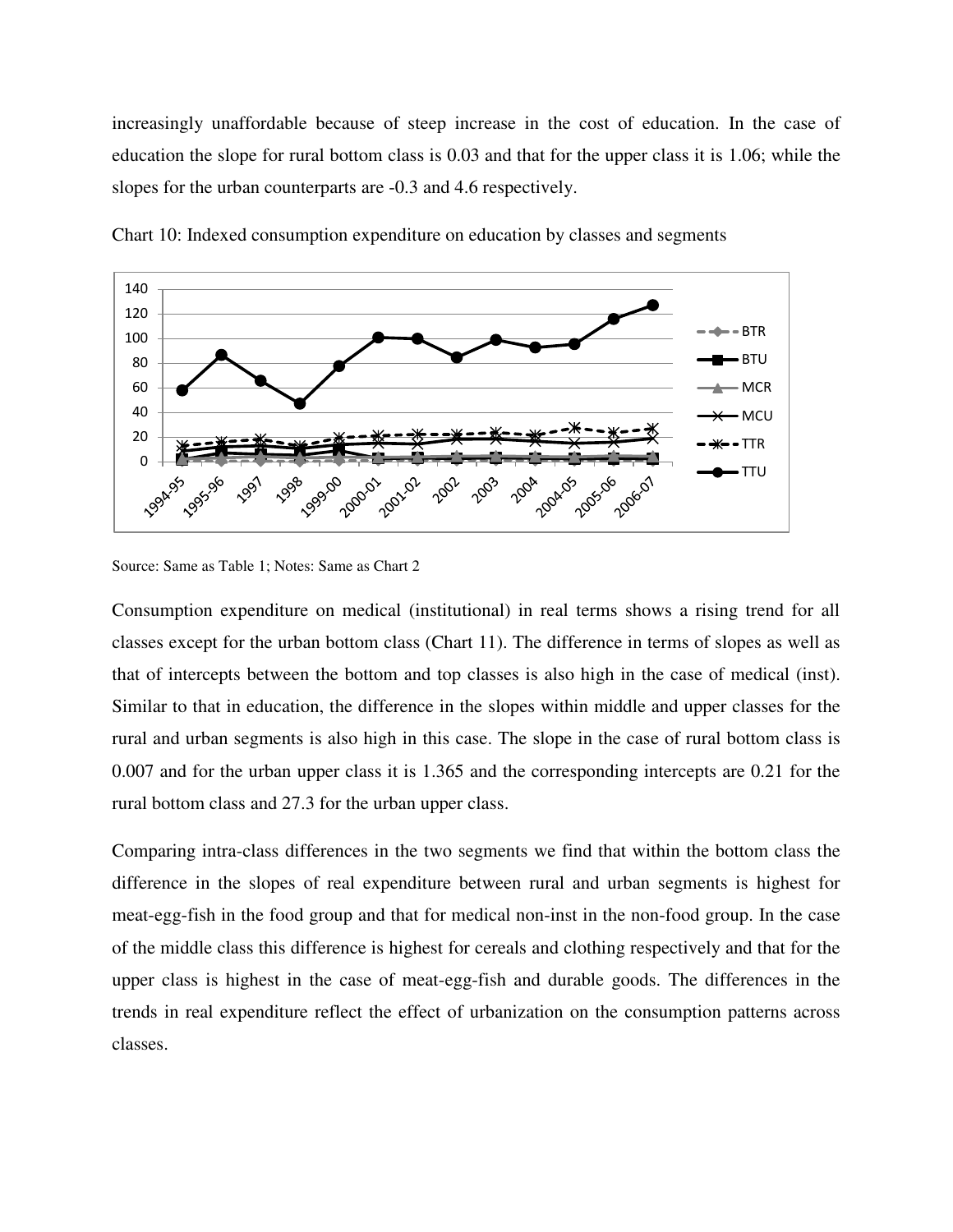In the cases of education, durable goods and medical care we find a pattern that is different from what it is for clothing and foot wear. In the latter cases the intercepts for the higher classes are large compared to that of the bottom classes but the slopes for the bottom class is higher than the upper classes. For the former group of goods not only the difference in the intercepts for the upper and bottom classes is large but also the slopes for the upper classes are much higher than those for the bottom classes. This implies perhaps that in regard to the consumption of education, medical care and durable goods the inequality between the bottom and upper classes is going to increase further.



Chart 11: Indexed consumption expenditure on medical (institutional) by classes and segments

The changing relation between the absolute and indexed figures and that to with respect to the patterns of changes taking place in the shares of consumption expenditure over time and across consumption classes, provide some more insights to the dynamics of inequality in the context of consumption. In absolute terms obviously there is a rising trend in expenditure on cereals and pulses while in real terms it shows a decline. Moreover, the share of cereals in food expenditure declined for all classes and for pulses also it declined for all classes except for the urban upper class. For all classes the difference between the slope of absolute and real figures is highest in the case of cereals and then for vegetables. What is evident from the above facts is that even by spending a larger amount of money on cereals and vegetables people was effectively consuming less over the years. The other important fact of course is that there has been a change in the

Source: Same as Chart 11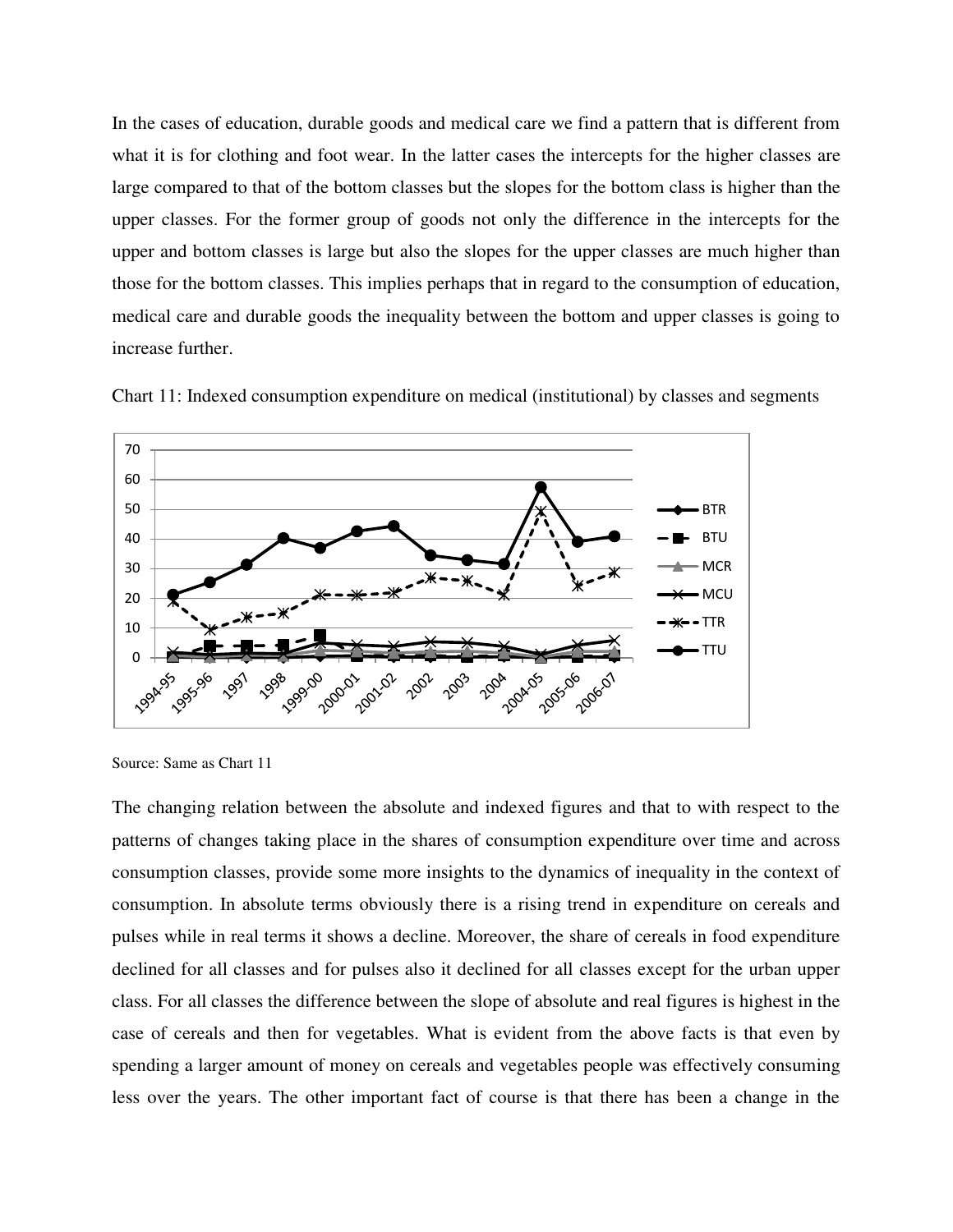priority in the food basket as well reflected by the declining share of cereals and pulses. The intercepts of the shares in food expenditure in the case of cereals show clearly how its importance in the food basket declines from rural bottom class to urban upper class.

If we consider the slope of the shares (not shown in the paper) as an indicator of the relative importance within the food and non-food basket we find: a) for the bottom and middle classes in the food group it is vegetables that show the higher gradient; for the rural upper class it is meategg-fish and for urban upper class it is pulses. The share of meat-egg-fish in the case urban upper class shows a negative trend; b) In the non-food group for rural bottom class the gradient of the share in clothing has been the highest while for the urban bottom class it is medical non-inst; for both segments of middle class clothing has the highest slope in terms of share within the nonfood group; for the upper class it is again clothing in the urban segment and durable goods for the rural segment.

### **Some concluding remarks**

Change in the patterns of consumption expenditure is a complex process, nevertheless, some broad trends can be identified on the basis of 'social differentiation' of which income or consumption class is one dimension of several aspects of stratification. First, differences in the consumption between upper and bottom classes are supposed to be more in terms of conspicuous consumption that reflect cultural and 'status' identities while in the cases of necessities it is expected that consumptions more or less converge as the economy develops. In this paper we considered items of consumption that relate to necessities and we hardly find any converging trend. On the contrary, in the cases of most of the food and non-food items the consumption expenditure in real terms shows a rising gap between the upper and the bottom classes. Second, we find two groups of commodities: a) clothing and footwear, in which cases the gaps between the top and bottom classes in terms of initial entitlements were huge but the rising trend of consumption for the bottom classes have been higher than that of the upper classes; b) durable goods, education and medical care: not only the initial gaps between upper and bottom classes had been wide but the slopes were also higher for the upper classes compared to their bottom counterparts. Third, there has been a change in the relative priorities in the food basket in the rural and urban segments. The shift is against cereals and pulses and more towards high valued food such as meat-egg-fish and fruits and vegetables within the food basket. The declining share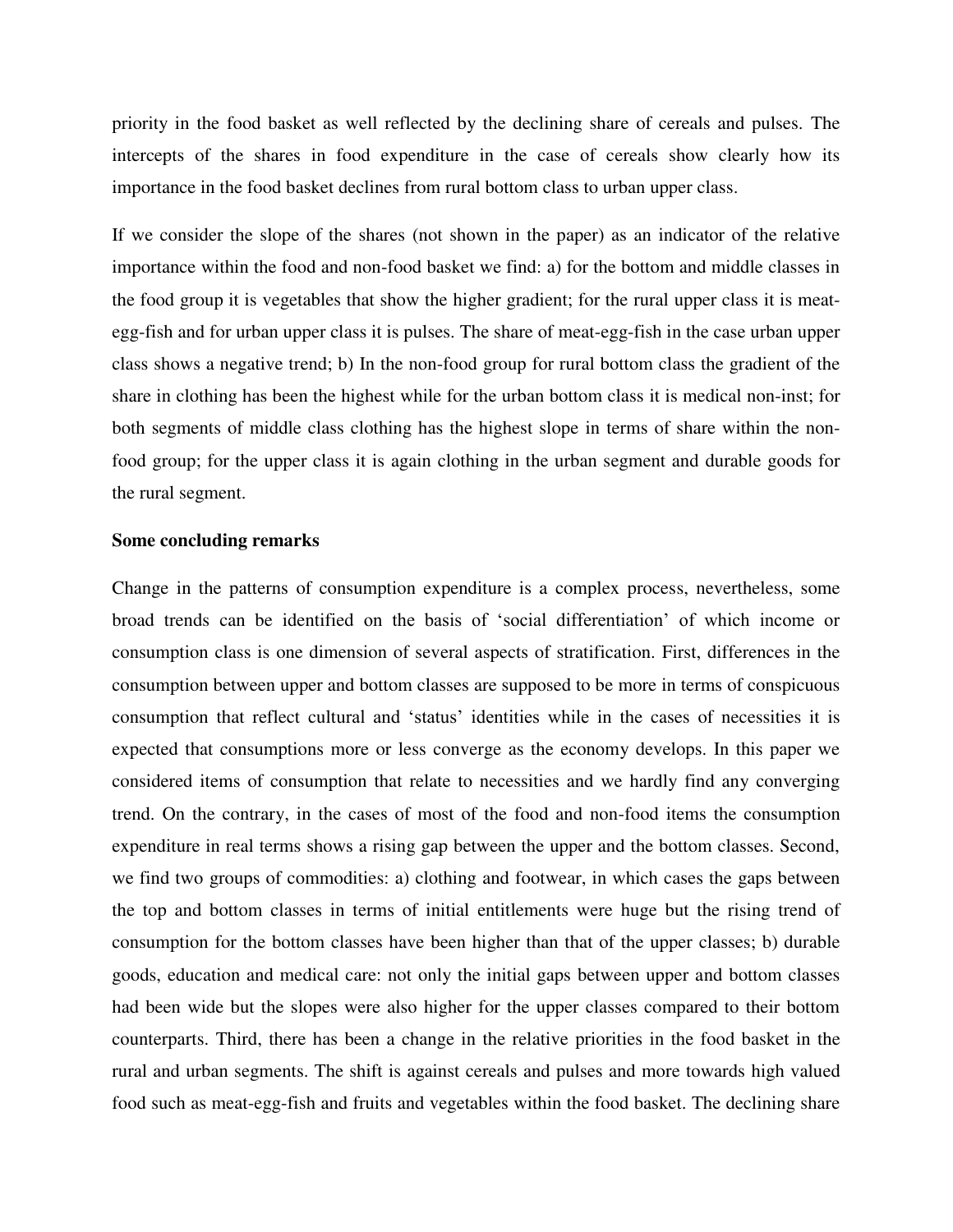of the cereals and pulses and the rising share of other items for the bottom class imply a distinct change in dietary that might have significant impact upon their nutrition. Patnaik (2007) had been arguing for long that the new food basket is more expensive and could not secure the nutritional requirements at least for the poor. This is because maintaining the same level of nutrition with a declining cereal intake requires quite a high supplementary consumption of meat, fish, egg, fruits and vegetables and since these replacements in adequate amount are beyond the capacity of the poor, the change is likely to result in a fall in their nutrition levels.